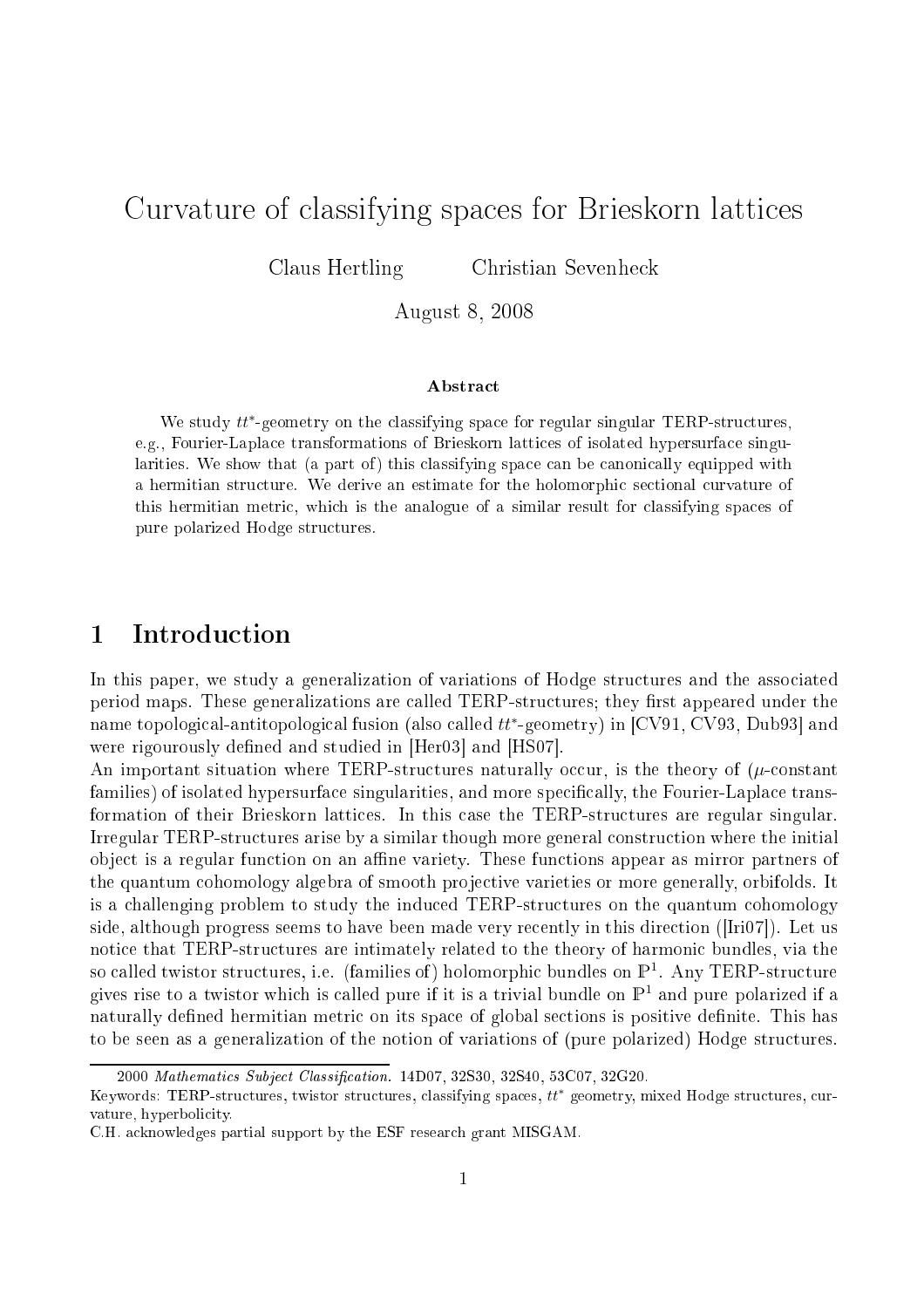By a basic result of  $Simpson$  ( $[Sim97]$ ), variations of pure polarized twistor structures are equivalent to harmonic bundles on the parameter space. Given a variation of TERP-structures on a omplex manifold, one obtains a variation of pure polarized twistor stru
tures resp. a harmoni bundle on an open subset of this manifold, which is a union of connected components of the complement of a real analytic subvariety. Notice also ([Sab08]) that the TERP-structure of a tame function on an affine manifold is always pure polarized.

The main topic of this paper are the classifying spaces that appear as targets of period maps of variations of regular singular TERP-structures. In fact, these spaces were already investigated under a different name (as classifying spaces of Brieskorn lattices) in Her99. The main new point treated here is to show how  $tt^*$ -geometry arises on the classifying spaces and to prove the analogue of a crucial result in classical Hodge theory (see [Sch73], [GS69], [GS75] and [Del71]): the negativity of the sectional curvature of the Hodge metric in horizontal directions. Similarly to the situation in Hodge theory, we expe
t this result to be a ornerstone in the study of the above mentioned period maps. We prove a few quite direct consequences of our result at the end of this paper.

Let us give a short overview on the content of this article. In section 2, we recall the basic definitions both of variations of TERP-structures and of the classifying spaces for Brieskorn lattices resp. regular singular TERP-structures. In order to do that, we also recall the construction of the polarized mixed Hodge stru
ture and its ohomologi
al invariants, the spe
tral numbers associated to a regular singular TERP-structure. In section 3, we construct a Kodaira-Spencer map from the tangent bundle of the lassifying spa
e to some auxiliary bundle whi
h gives a local trivialization of the tangent bundle needed later. In particular, this induces a positive definite hermitian metric on the pure polarized part of the classifying space. We also consider the subsheaf of the tangent bundle of the lassifying spa
e onsisting of horizontal dire
tions. Contrary to the case of Hodge structures, it is not locally free in general. Finally, in section 4 the main result of the paper is stated and proved. The proof is considerably more complicated than in the case of Hodge structures as the classifying spaces of TERP-structures/Brieskorn lattices are not homogenous. We finish the paper by deducing from our main theorem a rigidity result for variations of TERP-structures on affine spaces.

**Notations:** For a complex manifold X, we write  $\mathcal{E} \in VB_X$  for a locally free sheaf of  $\mathcal{O}_X$ modules  $\mathcal{E}$ , the associated vector bundle is denoted by E. If E comes equipped with a flat connection, we denote by  $E^{\nabla}$  the corresponding local system.

## 2Classifying spa
es

In this section we introduce the classifying spaces of regular singular TERP-structures which were considered, under a different name, in [Her99]. We start by recalling very briefly the basic definition of a TERP-structure and some of its associated data. After this, we give the definition of the classifying spaces.

For the following basic definition we also refer to [Her03] and [HS07].

**Definition 2.1.** Let X be a complex manifold and w an integer. A variation of TERPstructures on X of weight w consists of a holomorphic vector bundle H on  $\mathbb{C} \times X$ , an integrable connection  $\nabla$  :  $\mathcal{H} \to \mathcal{H} \otimes \Omega_{\rm C\times X}^1(*\{0\}\times X),$  a flat real subbundle  $H'_{\rm R}$  of maximal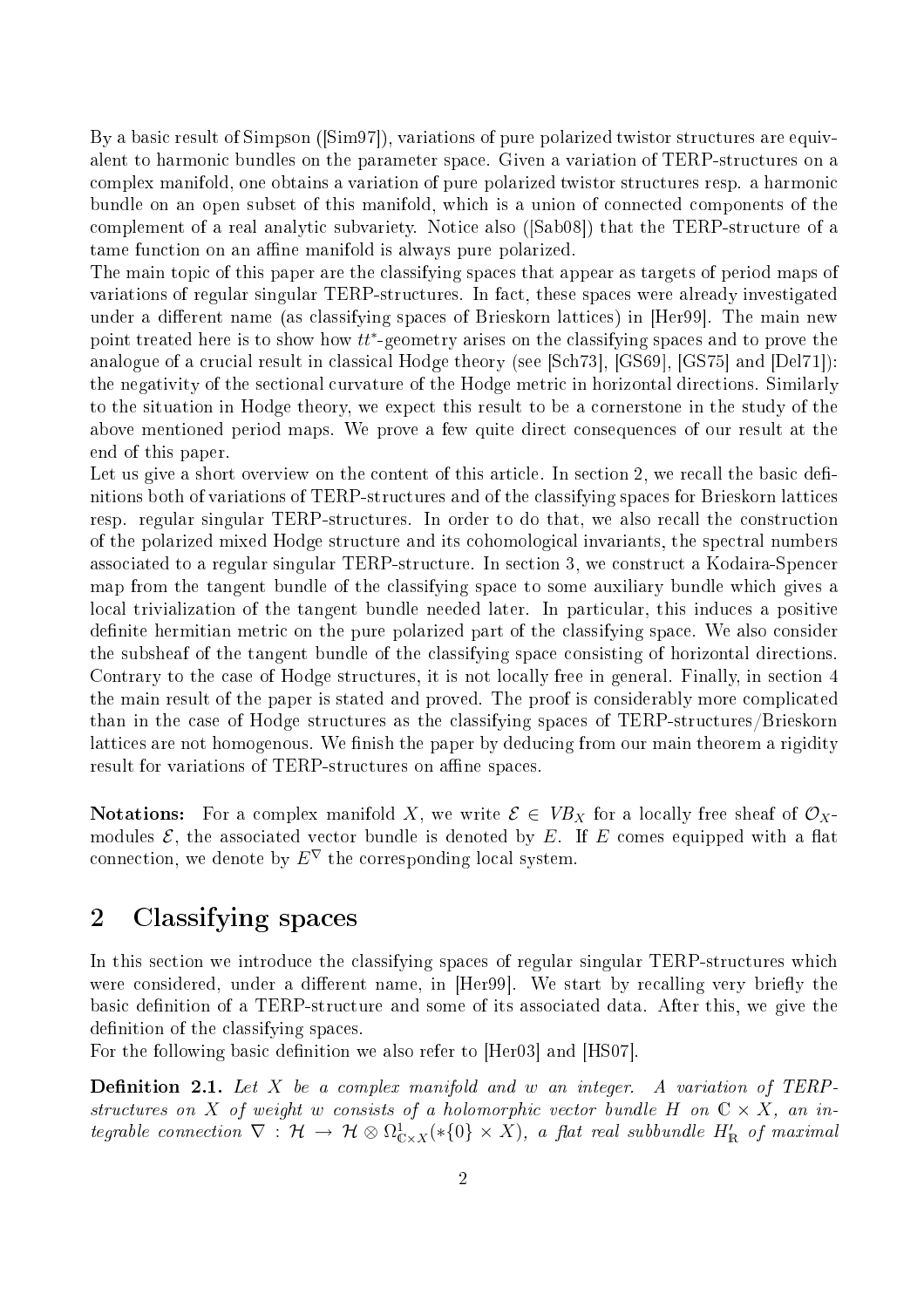rank of the restriction  $H' := H_{|\mathbb{C}^*\times X}$  and a flat non-degenerate  $(-1)^w$ -symmetric pairing  $P: \mathcal{H}' \otimes j^* \mathcal{H}' \to \mathcal{O}_{\mathbb{C}^* \times X}$ , where  $j(z,t) := (-z,t)$ , subject to the following conditions:

- 1.  $\nabla$  has a pole of type one (also called of Poincaré rank one) along  $\{0\} \times X$ , i.e., the sheaf H is stable under  $z^2 \nabla_z$  and  $z \nabla_T$  for any  $T \in p^{-1} \mathcal{T}_X$ , where  $p : \mathbb{C} \times X \to X$ .
- 2. P takes values in  $i^w \mathbb{R}$  on  $H'_{\mathbb{R}}$
- 3. P extends as a non-degenerate pairing  $P: \mathcal{H} \otimes j^*\mathcal{H} \to z^w\mathcal{O}_{C\times X},$  in particular, it induces a non-degenerate symmetric pairing  $[z^{-w}P]: \mathcal{H}/z\mathcal{H} \otimes \mathcal{H}/z\mathcal{H} \to \mathcal{O}_X$ .

 $(H, H'_{\mathbb{R}}, \nabla, P, w)$  is called regular singular, if  $(\mathcal{H}, \nabla)$  is regular singular along  $\{0\} \times X$ , i.e, if sections of  ${\mathcal H}$  have moderate growth along  $\{0\}\times X$  compared to flat sections of  ${\mathcal H}'$ .

The case  $X = \{pt\}$  is referred to as a single TERP-structure. There is a canonically associated set of data, which we call "topological".

**Definition 2.2.** Let  $(H, H'_{\mathbb{R}}, \nabla, P, w)$  be a TERP-structure, then we put

 $H^{\infty} := \{\text{flat multivalued sections of } \mathcal{H}'\}.$ 

We let  $H^{\infty}_{\mathbb{R}}$  be the subspace of real flat multivalued sections, then  $H^{\infty}_{\mathbb{R}}$  comes equipped with the monodromy endomorphism  $M \in Aut(H_{\mathbb{R}}^{\infty})$ , which decomposes as  $M = M_s \cdot M_u$  into semi-simple and unipotent part. Let  $H^{\infty} := \oplus H^{\infty}_{\lambda}$  be the decomposition into generalized eigenspaces with respect to M.

We restrict here to the case where all eigenvalues have absolute value 1, as this is automatically the case for mixed TERP-structures, as defined in definition 2.4. We put  $H_{\neq 1}^{\infty} := \bigoplus_{\lambda \neq 1} H_{\lambda}^{\infty}$ , so that  $H^{\infty} = H_1^{\infty} \oplus H_{\neq 1}^{\infty}$ , and let  $N := \log(M_u)$  be the nilpotent part of M.

P induces a polarizing form S on  $H^{\infty}$  defined as follows: First note that P corresponds (after a counter-clockwise shift in the second argument) to a pairing L on the local system  $(H')^{\nabla}$ , then given  $A, B \in H^{\infty}$ , we put  $S(A, B) := (-1)(2\pi i)^w L(A, t(B))$  where

$$
t(B) = \begin{cases} (M - Id)^{-1}(B) & \forall B \in H_{\neq 1}^{\infty} \\ -(\sum_{k \ge 1} \frac{1}{k!} N^{k-1})^{-1}(B) & \forall B \in H_1^{\infty} \end{cases}
$$

.

 $S$  is nondegenerate, monodromy invariant,  $(-1)^w$ -symmetric on  $H_1^{\infty}$ ,  $(-1)^{w-1}$ -symmetric on  $H^{\infty}_{\neq 1}$ , and it takes real values on  $H^{\infty}_{\mathbb{R}}$  [Her03, Lemma 7.6]. We call the tuple  $(H^{\infty},H^{\infty}_{\mathbb{R}},M,S,w)$ the topological data of  $(H, H'_{\mathbb{R}}, \nabla, P, w)$ .

Note that by [HS07, lemma 5.1] the topological data are equivalent to the data  $(H', H'_{\mathbb{R}}, \nabla, P, w)$ . Let us now suppose that  $(H, H'_{\mathbb{R}}, \nabla, P, w)$  is regular singular. Then the following classical obje
ts will play a key role in the sequel of this paper.

**Definition 2.3.** Let  $(H, H'_{\mathbb{R}}, \nabla, P, w)$  be a regular singular TERP-structure.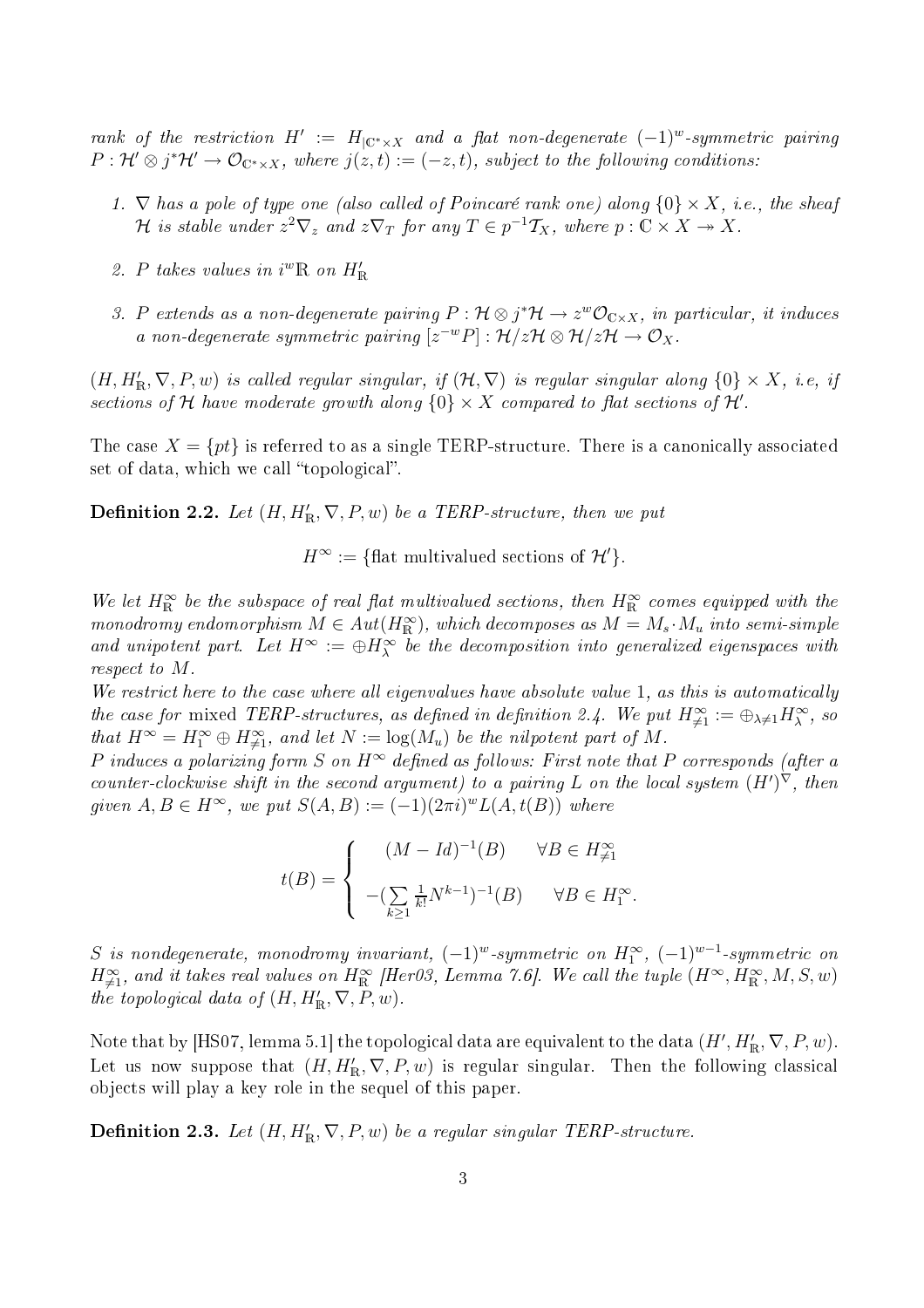1. Define for any  $\alpha \in \mathbb{C}$ ,  $C^{\alpha} := z^{\alpha Id - \frac{N}{2\pi i}} H_{e^{-2\pi i \alpha}}^{\infty} \subset i_{*}(\mathcal{H}')_{0}$  to be the space of elementary sections of H' of order  $\alpha$ . Let  $V^{\alpha}$  (resp.  $V^{>\alpha}$ ) the free  $\mathcal{O}_{\mathbb{C}}$ -module generated by elementary sections of order at least (resp. strictly greater than)  $\alpha$ , i.e.  $V^{\alpha}$  :=  $\sum_{\beta \geq \alpha} \mathcal{O}_\mathbb{C} C^\beta$  and  $V^{>\alpha}:=\sum_{\beta>\alpha}{\cal O}_{{\Bbb C}}C^\beta.$  The meromorphic bundle (i.e., locally free  ${\cal O}_{{\Bbb C}}[z^{-1}]$ -module)  $V^{> -\infty}$ is defined as  $V^{>-\infty} := \bigcup_{\alpha} V^{\alpha}$ . Any  $V^{\alpha}$  and  $V^{>\alpha}$  is a lattice inside  $V^{>-\infty}$  and the decreasing filtration  $V^{\bullet}$  is called Kashiwara-Malgrange-filtration (or V-filtration) of  $V^{>-\infty}$ .

Notice that the objects  $C^{\alpha}, V^{\alpha}, V^{>\alpha}$  and  $V^{>-\infty}$  only depend on the topological data of the TERP-structure, i.e. on  $(H', H'_{\mathbb{R}}, \nabla, P, w)$ , but not on the extension H of the vector bundle  $H'$  on  $\mathbb{C}^*$  to a vector bundle on  $\mathbb{C}$ .

2. The regularity assumption on  $(H, \nabla)$  can be rephrased by saying that  $H \subset V^{>-\infty}$ . The V-filtration induces a filtration on  $H$ , which is used to define a decreasing filtration on the space  $H^{\infty}$  in the following way. Define for any  $\alpha \in (0,1] + i\mathbb{R}$ 

$$
F^p H_{e^{-2\pi i\alpha}}^{\infty} := z^{p+1-w-\alpha+\frac{N}{2\pi i}} Gr_V^{\alpha+w-1-p} \mathcal{H},
$$

then  $F^{\bullet}$  is a decreasing exhaustive filtration on  $H^{\infty}$ . We will use a twisted version of this filtration, which is obtained as  $\widetilde{F}^{\bullet} := G^{-1}F^{\bullet}$ , where  $G := \sum_{\alpha \in (0,1] + iR} G^{(\alpha)} \in$  $\mathrm{Aut}\left(H^{\infty}=\oplus_{\alpha}H^{\infty}_{e^{-2\pi i\alpha}}\right)$  is defined as follows (see [Her03, (7.47)]):

$$
G^{(\alpha)} := \sum_{k \ge 0} \frac{1}{k!} \Gamma^{(k)}(\alpha) \left(\frac{-N}{2\pi i}\right)^k =: \Gamma\left(\alpha \cdot id - \frac{N}{2\pi i}\right).
$$

Here  $\Gamma^{(k)}$  is the k-th derivative of the gamma function. In particular, G depends only on H' and induces the identity on  $\text{Gr}_{\bullet}^W$  where  $W_{\bullet}$  is the weight filtration of the nilpotent endomorphism N. Note that the restriction of  $W_{\bullet}(N)$  to  $H_1^{\infty}$  is by definition centered around w, and the restriction to  $H^{\infty}_{\neq 1}$  is centered around  $w-1$ .

 $\overline{F}{}^{\bullet}$  is the Hodge filtration of Steenbrink if the TERP-structure is defined by an isolated hypersurface singularity.

As a matter of notation, we also write  $\tilde{F}_{\mathcal{H}}^{\bullet}$  for the filtration  $\tilde{F}^{\bullet}$  on  $H^{\infty}$  defined by  $\mathcal{H}.$ 

3. The V-filtration is also used to define the spectrum of a regular singular TERP-structure  $(H, H'_{\mathbb{R}}, \nabla, P, w)$ . Namely, let  $\text{Sp}(H, \nabla) = \sum_{\alpha \in \mathbb{C}} d(\alpha) \cdot \alpha \in \mathbb{Z}[\mathbb{C}]$  where

$$
d(\alpha) := \dim_{\mathbb{C}} \left( \frac{Gr_V^{\alpha} \mathcal{H}}{Gr_V^{\alpha} z \mathcal{H}} \right) = \dim_{\mathbb{C}} \operatorname{Gr}_F^{\lfloor w - \alpha \rfloor} H_{e^{-2\pi i \alpha}}^{\infty}.
$$
 (2.1)

It is a tuple of  $\mu$  complex numbers  $\alpha_1 \leq \ldots \leq \alpha_{\mu}$ . By definition,  $d(\alpha) \neq 0$  only if  $e^{-2\pi i \alpha}$  is an eigenvalue of M. We have the symmetry property  $\alpha_1 + \alpha_\mu = w$ . In most applications the eigenvalues of M are roots of unity so that the spectrum actually lies in  $\mathbb{Z}[Q]$ .

The following notion is quoted from  $[HSO7]$ , where it is shown to correspond to "nilpotent" orbits" of TERP-structures.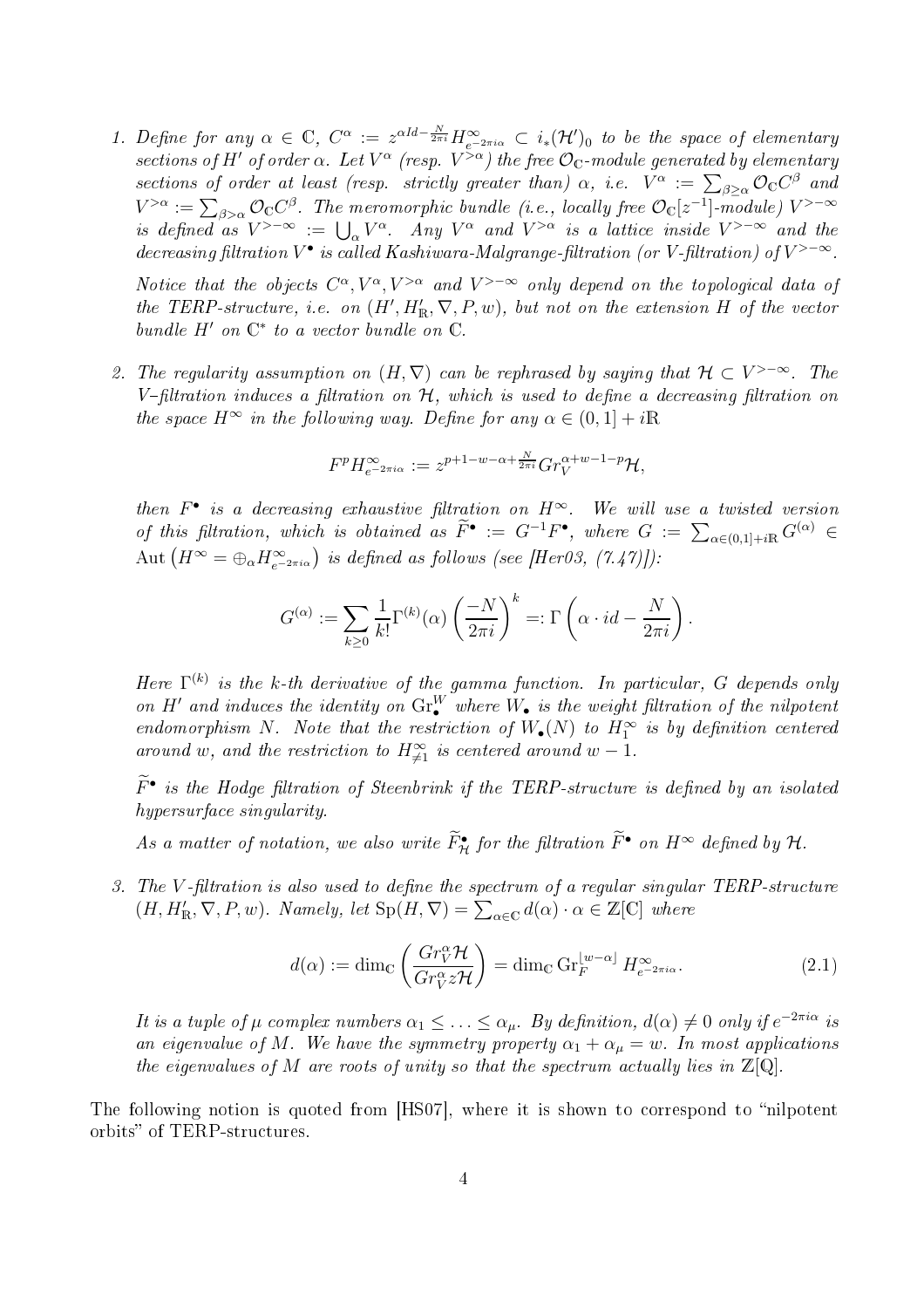$\bf{Definition\ 2.4.}$  A regular singular TERP-structure  $(H,H_{\mathbb{R}}',\nabla,P,w)$  of weight  $w$  is called mixed if the tuple

 $(H^{\infty}_{\neq 1},(H^{\infty}_{\neq 1})_{\mathbb{R}},-N, S, \tilde{F}^{\bullet})$  resp.  $(H^{\infty}_{1},(H^{\infty}_{1})_{\mathbb{R}},-N, S, \tilde{F}^{\bullet})$ 

is a polarized mixed Hodge structure of weight w  $-1$  resp. of weight w. We refer to [Her03] or [HS07] for the notion of a polarized mixed Hodge structure (PMHS for short) used here. The data here are  $M_s$ -invariant. In [HS07, lemma 5.9] it is shown that any semi-simple automorphism of a PMHS has eigenvalues in  $S^1$ . This is compatible with our assumptions in definition 2.2. that  $M_s$  has all its eigenvalues in  $S<sup>1</sup>$  and justifies this assumption.

Next we reformulate the definitions of the classifying spaces  $D_{BL}$  resp.  $D_{PMHS}$  for Brieskorn lattices resp. PMHS from [Her99] in terms of regular singular TERP-structures. We start with a PMHS of one single weight  $w$  with a semisimple automorphism. As we have seen, a mixed TERP-structure defines a sum of PMHS's of different weights on  $H_1^\infty\oplus H_{\neq 1}^\infty,$  so that later we need a slight adjustment of this situation (this is done in definition 2.7).

The next lemma gives an equivalence of conditions for a filtration to induce a PMHS.

**Lemma 2.5.** Let  $(H^{\infty}, H^{\infty}_{\mathbb{R}}, N, S, F^{\bullet}_{0})$  be a PMHS of weight w and let  $M_{s}$  be a semisimple automorphism of it. Then the eigenvalues of  $M_s$  are elements of  $S^1$ . Let  $W_\bullet$  be the weight filtration centered at weight w which is induced by N. Let  $P_l$  be the primitive sub $space P_l := \text{ker}(N^{l-w+1} : \text{Gr}_l^W \rightarrow \text{Gr}_{2w-l-2}^W) \text{ of } \text{Gr}_l^W \text{ (for } l \geq w) \text{ and let } G_{\mathbb{C}} \text{ be the group } \text{ for } l \geq w$  $G_{\mathbb{C}} := \text{Aut}(H^{\infty}, N, S, M_s)$ . The primitive subspace  $P_l$  decomposes into the eigenspaces of  $M_s$ ,  $P_l = \bigoplus_{\lambda} P_{l,\lambda}$ . Then for any  $M_s$ -invariant filtration  $F^{\bullet}$  on  $H^{\infty}$ , the following conditions are equivalent.

- 1.  $\dim F^p P_{l,\lambda} = \dim F_0^p P_{l,\lambda}, \ N(F^p) \subset F^{p-1}, F^p N^j P_l = N^j F^{p+j} P_l,$  $F^p \text{Gr}_l^W = \bigoplus_{j \geq 0} F^p N^j P_{l+2j}, \ S(F^p, F^{w+1-p}) = 0.$
- 2. There exists an  $M_s$ -invariant common splitting  $I^{p,q}$  of  $F^{\bullet}$  and  $W_{\bullet}$  with the properties in lemma 2.3 (a)–(d) in [Her99].
- 3.  $F^{\bullet}$  is the image of  $F^{\bullet} _0$  by an element of  $G_{\mathbb{C}}$ .
- 4. dim  $F^p P_{l,\lambda} = \dim F_0^p P_{l,\lambda}, S(F^p, F^{w+1-p}) = 0$ , and all powers of N are strict with respect to  $F^{\bullet}$ .

As to the proof, let us just remark that obviously 2. implies 1, 3, and 4. The equivalence of 1., 2. and 3. is proved in  $[Her99, Ch. 2]$ . The only remaining point is that 4. implies 1.-3., which is rather technical. As we will not use the characterization 4, it is skipped here. Also the following is proved in  $[Her99, chapter 2].$ 

Proposition 2.6. In the situation of lemma 2.5, consider the set

 $\tilde{D}_{PMHS}(H^{\infty}, H^{\infty}_{\mathbb{R}}, N, S, F^{\bullet}_{0}, M_{s}, w) := \left\{ \text{filtrations } F^{\bullet} H^{\infty} \mid F^{\bullet} H^{\infty} \text{ is } M_{s}\text{-invariant} \right\}$ and satisfies the equivalent conditions in lemma  $2.5$ .

It is a complex homogeneous space on which  $G_{\mathbb{C}}$  acts transitively. The set

 $D_{PMHS}(H^{\infty}, H^{\infty}_{\mathbb{R}}, N, S, F^{\bullet}_{0}, M_{s}, w) := \left\{\text{filtrations } F^{\bullet} H^{\infty} \mid F^{\bullet} H^{\infty} \text{ is } M_{s}\text{-invariant}, \right.$  $\dim F^p P_{l,\lambda} = \dim F_0^p P_{l,\lambda}, \ (H^{\infty}, H^{\infty}_{\mathbb{R}}, N, S, F^{\bullet}, M_s)$  is a PMHS of weight  $w$ }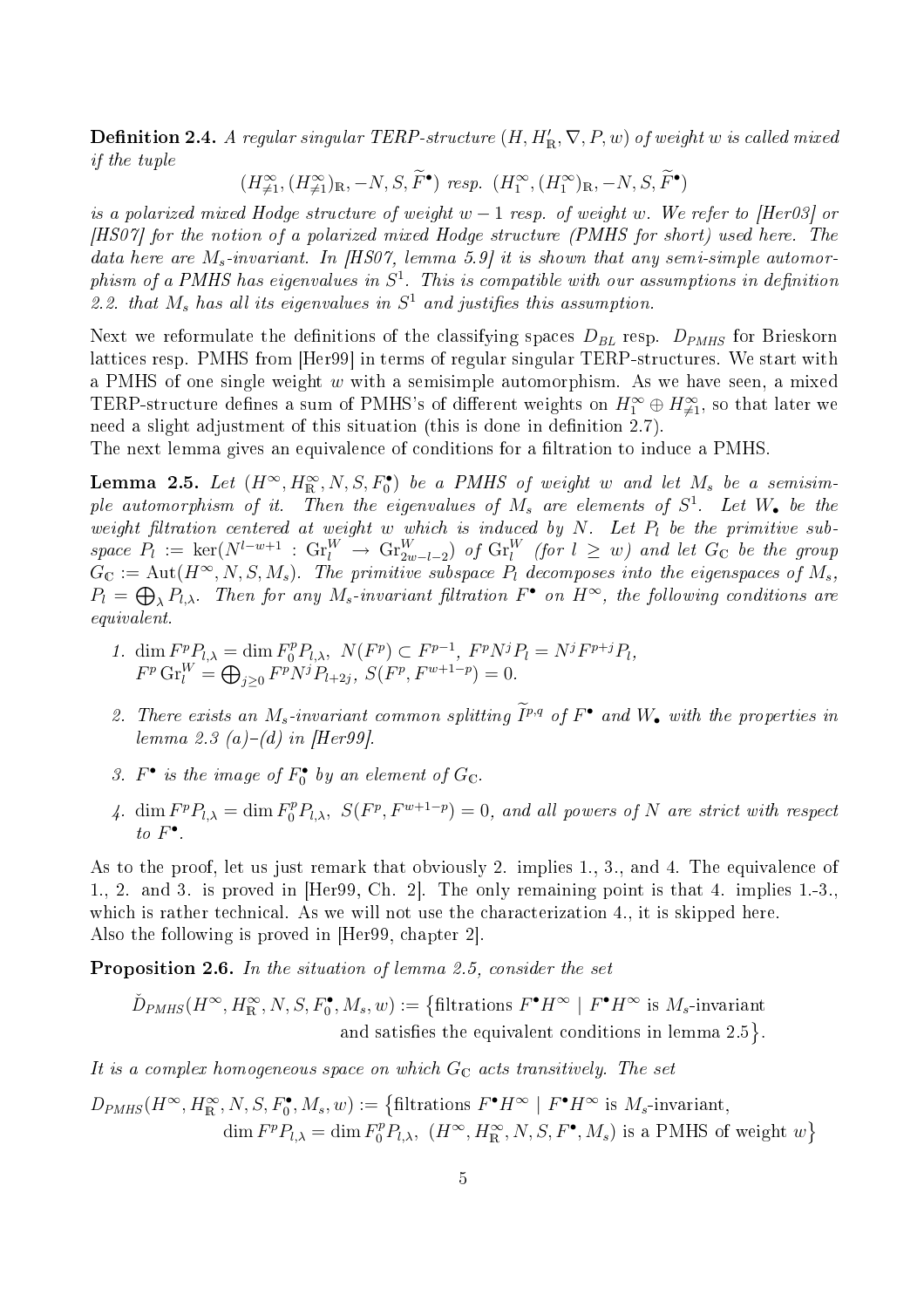is an open submanifold of  $\check{D}_{PMHS}$  and a real homogeneous space with transitive action by a certain real group lying in between  $G_{\mathbb{C}}$  and  $G_{\mathbb{R}} = \text{Aut}(H^{\infty}_{\mathbb{R}}, N, S, M_s)$ . It is a classifying space for the  $M_s$ -invariant PMHS with the same discrete data as the reference PMHS defined by  $F_0^{\bullet}$ . Consider for  $l \geq w$  the pairing  $S_{l-w} := S(-, N^l-)$  on  $\text{Gr}_{l}^W$ , the primitive subspaces  $P_l :=$  $Ker(N^{l-w+1}) \subset \mathrm{Gr}^W_l$ . They decompose as  $P_l = \oplus_{\lambda} P_{l,\lambda}$  into eigenspaces of  $M_s$ . Then we define for any  $l > w$ :

$$
\tilde{D}_l(H^{\infty}, H^{\infty}_{\mathbb{R}}, N, S, F_0^{\bullet}, M_s, w) := \left\{ \begin{matrix} \text{filtrations } F^{\bullet}P_l \mid F^pP_l \text{ is } M_s\text{-invariant,} \\ \dim F^pP_{l,\lambda} = \dim F_0^pP_{l,\lambda}, S_{l-w}(F^pP_l, F^{l-p+1}P_l) = 0 \end{matrix} \right\},
$$

$$
D_l(H^{\infty}, H^{\infty}_{\mathbb{R}}, N, S, F^{\bullet}_{0}, M_s, w) \ := \ \left\{ F^{\bullet}P_l \in \check{D}_l \, | \, F^{\bullet}P_l \text{ gives a PHS of weight } l \text{ on } P_l \right\},
$$

$$
\tilde{D}_{PHS}(H^{\infty}, H^{\infty}_{\mathbb{R}}, N, S, F^{\bullet}_{0}, M_{s}, w) := \prod_{l \geq w} \tilde{D}_{l}(H^{\infty}, H^{\infty}_{\mathbb{R}}, N, S, F^{\bullet}_{0}, M_{s}, w),
$$

$$
D_{PHS}(H^{\infty}, H^{\infty}_{\mathbb{R}}, N, S, F^{\bullet}_{0}, M_{s}, w) \ := \ \prod_{l \geq w} D_{l}(H^{\infty}, H^{\infty}_{\mathbb{R}}, N, S, F^{\bullet}_{0}, M_{s}, w).
$$

 $\check{D}_{PHS}(H^{\infty}, H^{\infty}_{\mathbb{R}}, N, S, F^{\bullet}_{0}, M_{s}, w)$  is a projective manifold and a complex homogenous space,  $D_{PHS}(H^{\infty}, H^{\infty}_{\mathbb{R}}, N, S, F^{\bullet}_{0}, M_{s}, w)$  is an open submanifold and a real homogenous space. The proje
tion

$$
\pi_{PMHS}: \check{D}_{PMHS}(H^{\infty}, H^{\infty}_{\mathbb{R}}, N, S, F^{\bullet}_{0}, M_{s}, w) \longrightarrow \check{D}_{PHS}(H^{\infty}, H^{\infty}_{\mathbb{R}}, N, S, F^{\bullet}_{0}, M_{s}, w)
$$

$$
F^{\bullet} \longmapsto \prod_{l \geq w} F^{\bullet} P_{l}
$$

is an affine fiber bundle with fibre isomorphic to  $\mathbb{C}^{N_{PMHS}}$  for some  $N_{PMHS} \in \mathbb{N} \cup \{0\}$ . The classifying space  $D_{PMHS}$  is the restriction of the total space of this bundle to  $D_{PHS}$ , in other words, we have the following diagram of projections and inclusions

$$
\tilde{D}_{PMHS}(H^{\infty}, H^{\infty}_{\mathbb{R}}, N, S, F^{\bullet}_{0}, M_{s}, w) \xrightarrow{\pi_{PMHS}} \tilde{D}_{PHS}(H^{\infty}, H^{\infty}_{\mathbb{R}}, N, S, F^{\bullet}_{0}, M_{s}, w) \cup \bigcup_{\bigcup}
$$
\n
$$
D_{PMHS}(H^{\infty}, H^{\infty}_{\mathbb{R}}, N, S, F^{\bullet}_{0}, M_{s}, w) \longrightarrow D_{PHS}(H^{\infty}, H^{\infty}_{\mathbb{R}}, N, S, F^{\bullet}_{0}, M_{s}, w).
$$
\n
$$
(2.2)
$$

The next definition introduces the main objects of this paper, namely, the classifying spaces of regular singular TERP-structures. The most direct way to fix the data needed to define these spaces is to consider a reference TERP-structure  $(H^{(0)}, H'_{\mathbb{R}}, \nabla, P, w)$ , which is supposed to be mixed. This defines the set of discrete data needed, among them are the topological data of  $(H^{(0)}, H'_{\mathbb{R}}, \nabla, P, w)$  as well as its spectral numbers.

**Definition 2.7.** Let  $(H^{(0)}, H'_{\mathbb{R}}, \nabla, P, w)$  be a regular singular mixed TERP-structure. Consider its topological data  $(H^{\infty}, H^{\infty}_{\mathbb{R}}, M, S, w)$  as defined in definition 2.2. We also have the filtration  $F_0^{\bullet}:=F_{\mathcal{H}^{(0)}}^{\bullet}$  and the spectral numbers of  $\mathcal{H}^{(0)}$  as in definition 2.3. Then, using proposition 2.6 we define

$$
\tilde{D}_{PMHS} := \tilde{D}_{PMHS}(H_1^{\infty}, (H_{\mathbb{R}}^{\infty})_1, -N, S, \tilde{F}_0^{\bullet}, \text{id}, w)
$$
\n
$$
\times \tilde{D}_{PMHS}(H_{\neq 1}^{\infty}, (H_{\mathbb{R}}^{\infty})_{\neq 1}, -N, S, \tilde{F}_0^{\bullet}, M_s, w - 1)
$$
\n(2.3)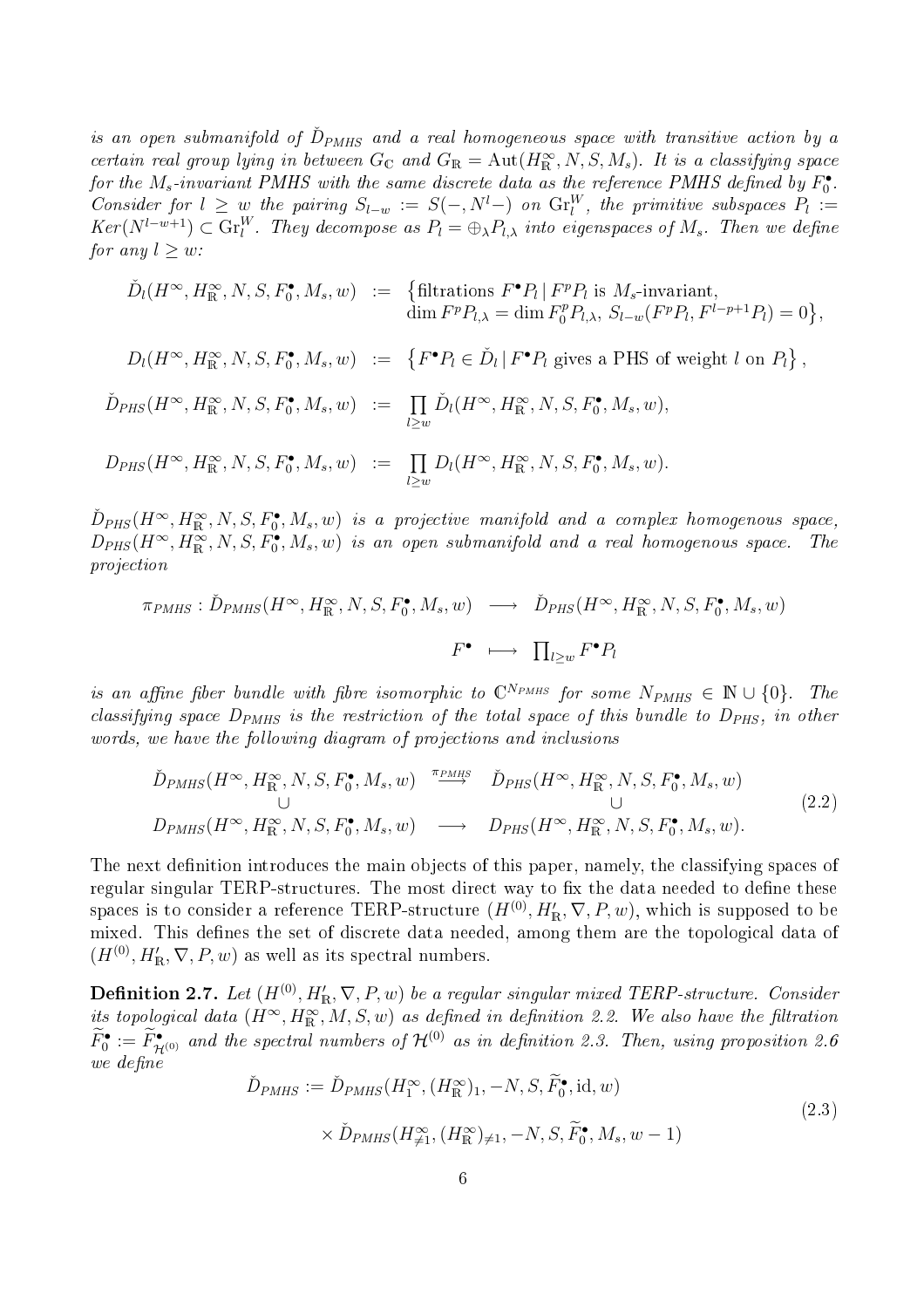and similarly  $D_{PMHS}$ ,  $\check{D}_{PHS}$ ,  $D_{PHS}$ .

Write, as before,  $H' := H_{\vert \mathbb{C}^*}^{(0)}$ . Then we are interested in all possible extensions of  $H'$  to a vector bundle H on C making  $(H,H_{\mathbb{R}}^{\prime},\nabla,P,w)$  into a TERP-structure and such that the associated filtration is an element in the space  $\check{D}_{PMHS}$  just defined. This leads to the following definition.

$$
\tilde{D}_{BL} := \left\{ \text{free } \mathcal{O}_{\mathbb{C},0} \text{-submodules } \mathcal{H}_0 \text{ of } V_0^{>-\infty} \mid (z^2 \nabla_z) \mathcal{H}_0 \subset \mathcal{H}_0, \right. \\
\left. P(\mathcal{H}_0, \mathcal{H}_0) = z^w \mathcal{O}_{\mathbb{C}}, \tilde{F}_{\mathcal{H}}^{\bullet} \in \tilde{D}_{PMHS} \right\}
$$
\n
$$
(2.4)
$$

$$
D_{BL} := \left\{ \mathcal{H}_0 \in \check{D}_{BL} \, | \, \widetilde{F}_{\mathcal{H}} \in D_{PMHS} \right\} \tag{2.5}
$$

Notice first that as any element  ${\cal H}_0$  in  $\check{D}_{BL}$  defines an extension of the fixed (flat) bundle  $H'$ on  $\mathbb{C}^*$ , one may rephrase the definition of  $\check{D}_{BL}$  by saying that its elements are the bundles  $H$ on  $\mathbb C$  extending  $H'$  such that  $(H, H'_{\mathbb R}, \nabla, P, w)$  is a regular singular TERP-structure and such that the associated filtration  $\tilde{F}_{\mathcal{H}}^{\bullet}$  lies in the same classifying space as  $F_{\mathcal{H}^{(0)}}^{\bullet}$ . Similarly,  $D_{BL}$ consists of bundles H such that  $(H, H'_{\mathbb{R}}, \nabla, P, w)$  is a regular singular mixed TERP-structure with  $\widetilde{F}_{\mathcal{H}^{(0)}}^{\bullet} \in D_{PMHS}$ .

We already remarked that  $\check{D}_{PMHS}, D_{PMHS}, \check{D}_{PHS}, D_{PHS}$  are complex manifolds and complex resp. real homogenous spaces. A priori, the above definition describes  $\check{D}_{BL}$  resp.  $D_{BL}$  only as a set with no obvious topological or analytical structure. However, one of the main results of [Her99] (see also [Her02, proof of theorem 12.8]) is that  $\check{D}_{BL}$  has a natural structure of a complex manifold and that the projection  $\pi_{BL} : \check{D}_{BL} \to \check{D}_{PMHS}$ ,  $\mathcal{H} \mapsto \widetilde{F}_{\mathcal{H}}^{\bullet}$  is a affine fibre bundle over  $\check{D}_{PMHS}$  with fibres isomorphic to  $\mathbb{C}^{N_{BL}}$  for some  $N_{BL} \in \mathbb{N} \cup \{0\}$ . Moreover  $D_{BL}$  is of the map  $\pi_{BL}$  to  $D_{PMHS}$ . Notice that contrary to  $\check{D}_{PMHS}$ ,  $\check{D}_{PMHS}$ ,  $\check{D}_{PHS}$  and  $D_{PHS}$ , the spaces  $\check{D}_{BL}$  and  $D_{BL}$  are not homogenous. However, there is a good  $\mathbb{C}^*$ -action on the fibers of  $\pi_{BL},$  the corresponding zero section  $\check{D}_{PMHS} \hookrightarrow \check{D}_{BL}$  consists of the regular singular TERP-structures in  $\check{D}_{BL}$  which are generated by elementary sections, see [Her99, theorem 5.6].

Notice also that it follows from the definition of the space  $\check{D}_{BL}$  that all elements  $\mathcal{H} \in \check{D}_{BL}$  have the same spectral numbers, namely those of  $\mathcal{H}^{(0)}$ . The reason for this is that the spectrum is determined by the topological data (more precisely, by the eigenvalues of  $M$ ) and the filtration  $\widetilde{F}_{\mathcal{H}}^{\bullet}$  (namely, by its Hodge numbers, i.e., the dimensions dim Gr $_{F}^{\lfloor w-\alpha \rfloor} H_{e^{-2\pi i\alpha}}^{\infty}$ , see formula (2.1)).<br>Moreover, the definition of the space  $\widetilde{D}_{PMHS}$  (condition 1. in lemma 2.5) shows tha numbers are constant for all  $F^{\bullet} \in \tilde{D}_{PMHS}$ , namely they are equal to those of  $\tilde{F}^{\bullet}_{\mathcal{H}^{(0)}}$ . We will denote all along this article these spectral numbers by  $\alpha_1, \ldots, \alpha_\mu$ , where  $\mu := \dim_{\mathbb{C}}(H^{\infty})$ .

The following diagram completes diagram (2.2) and visualizes how all of the above defined manifolds are interrelated.

$$
\begin{array}{ccccccc}\n\check{D}_{BL} & \xrightarrow{\pi_{BL}} & \check{D}_{PMHS} & \xrightarrow{\pi_{PMHS}} & \check{D}_{PHS} & & & & \\
\cup & & \cup & & \cup & & \cup & & \\
D_{BL} & \longrightarrow & D_{PMHS} & \longrightarrow & D_{PHS} & & & \\
\end{array}
$$
\n(2.6)

#### 3The tangent bundle and horizontal directions

This section gives a concrete description of the tangent bundle of the manifold  $\check{D}_{BL}$  using a Kodaira-Spencer map. This description is used in an essential way in the curvature calculation in the next section.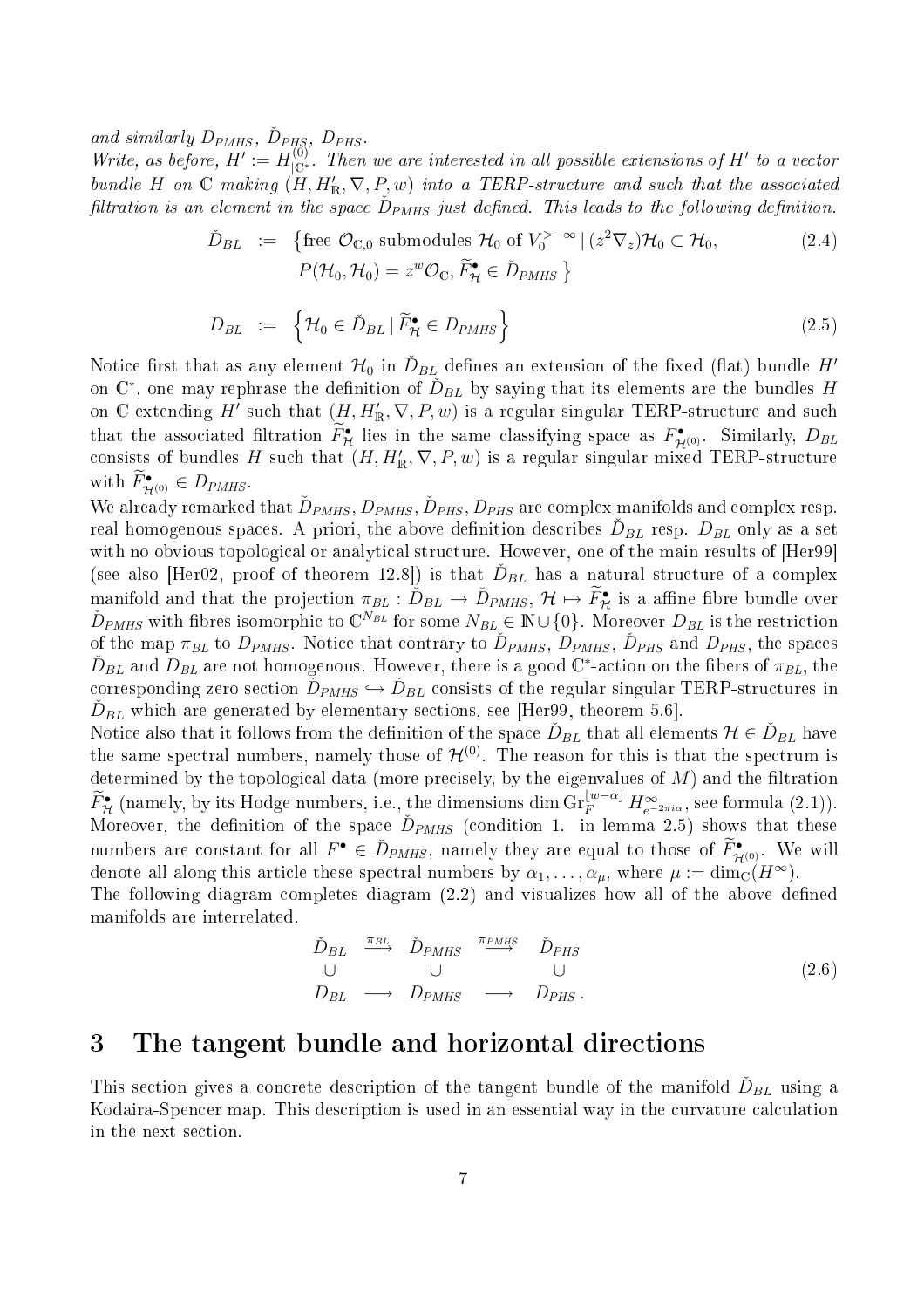Consider the flat bundle  $H' \in VB_{\mathbb{C}^*}$  (with real structure) and the pairing  $P: \mathcal{H}' \otimes j^* \mathcal{H}' \to \mathcal{O}_{\mathbb{C}^*}$ which correspond to  $(H^{\infty}, H^{\infty}_{\mathbb{R}}, S, M, w)$  by [HS07, lemma 5.1]. By abuse of notation, we will denote by  $H'$  (resp.  $\mathcal{H}'$  for its sheaf of sections) the pullback of this bundle by the projection  $\pi': \mathbb{C}^* \times \check{D}_{BL} \to \mathbb{C}^*$ . This bundle comes equipped with an integrable connection, which is the pullback of the original connection of  $H' \in VB_{\mathbb{C}^*}$ . Similarly, P pulls back to a pairing  $(\pi')^*P: \mathcal{H}' \otimes j^*\mathcal{H}' \to \mathcal{O}_{\mathbb{C}^*\times \check{D}_{BL}}$ , which we denote, by abuse of notation, again by P. We also consider the pullbacks of the Deligne lattices  $V^\alpha$  and  $V^{>\alpha}$  and of the meromorphic bundle  $V^{> -\infty}$ under the projection  $\pi : \mathbb{C} \times \check{D}_{BL} \to \check{D}_{BL}$ . We write  $\mathcal{V}^{\alpha}, \mathcal{V}^{>\alpha}$  and  $\mathcal{V}^{>-\infty}$  for the pull-backs  $\pi^*V^{\alpha}, \pi^*\mathcal{V}^{>\alpha}$  and  $\pi^*\mathcal{V}^{>-\infty}$ , respectively. All of them are extensions of  $\mathcal{H}'$  to  $\mathbb{C}\times \check{D}_{BL}$ , i.e., we have  $\mathcal{V}^{\alpha}, \mathcal{V}^{>\alpha}, \mathcal{V}^{>-\infty} \subset i_*\mathcal{H}'$ , where  $i: \mathbb{C}^* \times \check{D}_{BL} \hookrightarrow \mathbb{C} \times \check{D}_{BL}$  is the inclusion. Notice however that  $\mathcal{V}^{\alpha}$  and  $\mathcal{V}^{>\alpha}$  are  $\mathcal{O}_{\mathbb{C}\times\check{D}_{BL}}$ -locally free, whereas  $\mathcal{V}^{>-\infty}$  is only  $\mathcal{O}_{\mathbb{C}\times\check{D}_{BL}}[z^{-1}]$ -locally free. By definition, we have a connection operator

$$
\nabla: \mathcal{V}^{\alpha} \longrightarrow \mathcal{V}^{\alpha} \otimes \Omega^{1}_{\mathbb{C} \times \check{D}_{BL}}(\log\{0\} \times \check{D}_{BL}),
$$

and similarly for  $\mathcal{V}^{>\alpha}$ .

From the very definition of the space  $\check{D}_{BL},$  we see that there is another naturally defined extension of  $\mathcal{H}'$  to  $\mathbb{C}\times\check{D}_{BL}$ , which we call  $\mathcal{L}$ . It is the universal family of Brieskorn lattices, i.e.,  $\mathcal{L}_{|\mathbb{C}\times\{t\}} = \mathcal{H}(t)$  for any  $t \in \check{D}_{BL}$ . It can equally be described by gluing the locally defined bundles over  $\mathbb{C} \times U$ ,  $U \subset \check{D}_{BL}$ , given by the bases constructed in [Her99, lemma 5.2 to theorem 5.6. The pairing P has the property that  $P(\mathcal{L}, \mathcal{L}) \subset z^w \mathcal{O}_{\mathbb{C} \times \check{D}_{BL}}$  and that  $z^{-w}P$  defines a non-degenerate symmetric pairing on  $\mathcal{L}/z\mathcal{L}$ . In particular, the original P on  $\mathcal{H}'$  takes values in  $\mathcal{O}_{\mathbb{C}\times \check{D}_{BL}}[z^{-1}]$  when restricted to  $\mathcal{V}^{>-\infty}$ .

By definition,  $\mathcal L$  comes equipped with a connection

$$
\nabla: \mathcal{L} \to \mathcal{L} \otimes \left( z^{-2} \Omega_{\mathbb{C} \times \check{D}_{BL}/\check{D}_{BL}}^1 \oplus \Omega_{\mathbb{C} \times \check{D}_{BL}/\mathbb{C}}^1(*\{0\} \times \check{D}_{BL}) \right).
$$

Using the Deligne extensions  $\mathcal{V}^{\alpha}$ , we can give a precise statement on the pole order of  $\nabla$  on  $\mathcal{L}$ . Define  $n := [\alpha_{\mu} - \alpha_1]$ , note that if  $n = 0$  then the classifying space  $\check{D}_{BL}$  consists of a single element only, namely, the lattice  $V^{\alpha_1}$ .

**Lemma 3.1.** Suppose that  $n > 0$ . Then  $\mathcal{L}$  is stable under  $z^n \nabla_X$  for any  $X \in p^{-1} \mathcal{T}_{\check{D}_{BL}}$ , i.e., we have a connection operator

$$
\nabla : \mathcal{L} \longrightarrow \mathcal{L} \otimes \left( z^{-2} \Omega_{\mathbb{C} \times \check{D}_{BL}/\check{D}_{BL}}^1 \oplus z^{-n} \Omega_{\mathbb{C} \times \check{D}_{BL}/\mathbb{C}}^1 \right)
$$

*Proof.* As explained before, any  $\mathcal{H} \in \tilde{D}_{BL}$  has the spectral numbers  $\alpha_1, \ldots, \alpha_{\mu}$ . It follows in particular hat  $V^{\alpha_1} \supset \mathcal{H} \supset V^{>\alpha_{\mu}-1}$ . The first inclusion is obvious, for the second, if we had any  $s \in V^{> \alpha_{\mu}-1}$  which is not a section of  $H$ , then there would be a  $k \in \mathbb{N}_{>0}$  with  $z^k s \in H$ which implies (if we take a minimal such k) that the principal part of  $z^k s$  does not vanish in  $Gr^V_{\bullet}(\mathcal{H}/z\mathcal{H})$ . In other words, we would get a spectral number larger then  $\alpha_{\mu}$ , which is impossible. As these inclusions of lattices hold true at any point of  $\check{D}_{BL}$ , we have

$$
\mathcal{V}^{\alpha_1} \supset \mathcal{L} \supset \mathcal{V}^{>\alpha_\mu-1}
$$

.

Now let s be any local section of  $\mathcal{L}$ , then  $s \in \mathcal{V}^{\alpha_1}$ , so that

$$
\nabla_X(s) \subset \mathcal{V}^{\alpha_1} \subset \mathcal{V}^{n-\alpha+\alpha_\mu-1} = z^{-n}\mathcal{V}^{n-\alpha_\mu-1} \subset z^{-n}\mathcal{L}.
$$

 $\Box$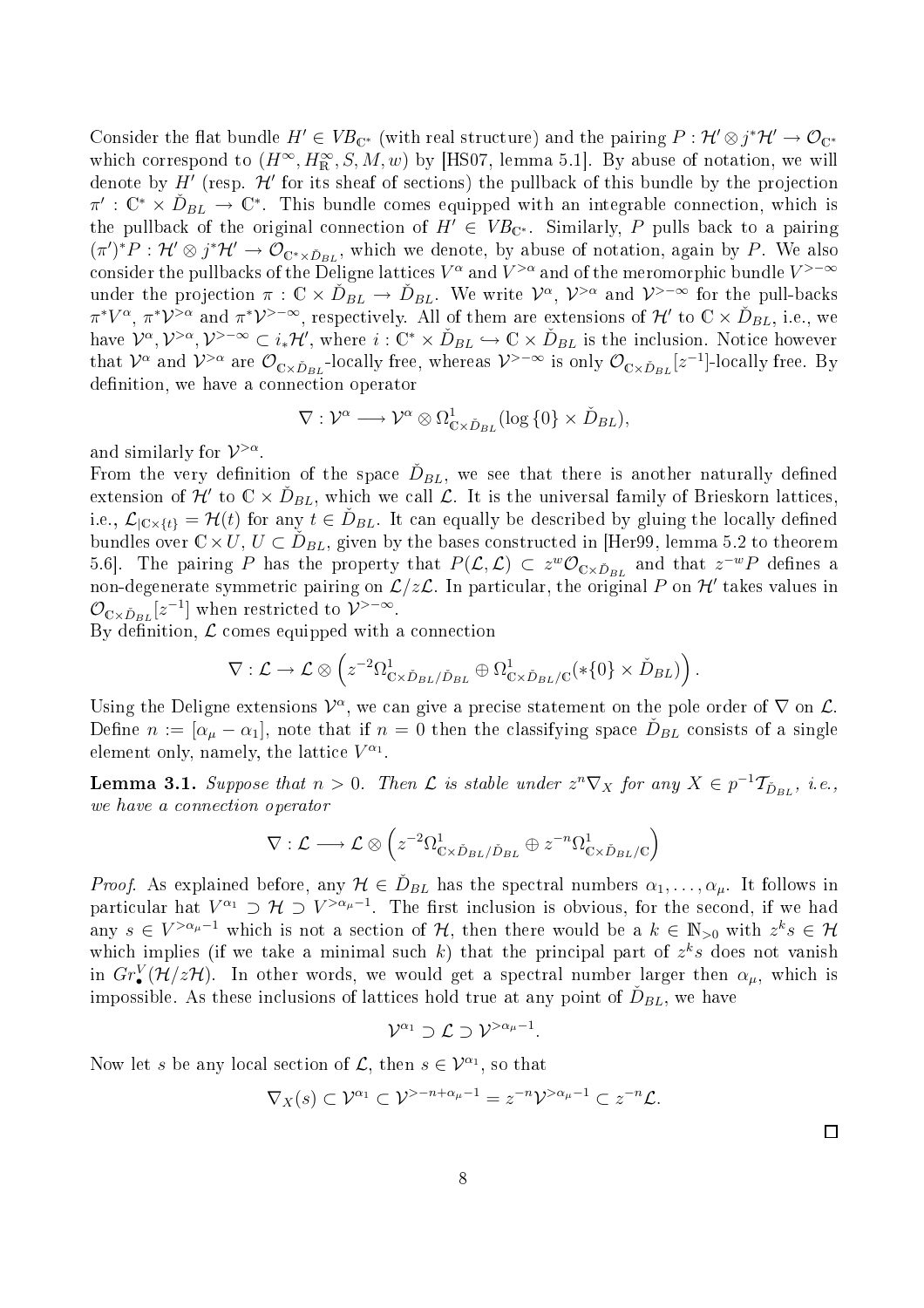The following lemma will be useful for the proof of lemma 3.5, but it will also be used in the omputations in the next se
tion.

**Lemma 3.2.** Consider a module  $\mathcal{H} \in \check{D}_{BL}$  and a local  $\mathcal{O}_{\mathbb{C}}$ -basis  $\underline{v}^{(0)} := (v_1^{(0)}$  $v_1^{(0)}, \ldots, v_{\mu}^{(0)}$  of H.

1. There exists a small neighborhood  $U_1 \times U_2$  of  $(0, \mathcal{H}) \in \mathbb{C} \times \check{D}_{BL}$  and a unique basis  $\underline{v} := (v_1, \ldots, v_{\mu})$  of  $\mathcal{L}_{|U_1 \times U_2}$  which is an extension of  $\underline{v}^{(0)}$  and which satisfies

$$
\underline{v} = \underline{v}^{(0)} \cdot \left( 1_{\mu} + \sum_{k=1}^{n} z^{-k} C_k \right)
$$
 (3.1)

where  $C_k \in M(\mu \times \mu, \mathcal{O}_{\tilde{D}_{BL}}(U_2))$ . Here  $\underline{v}^{(0)}$  is extended to a section in  $\pi^{-1}V^{>-\infty} \subset \mathcal{V}^{>-\infty}$ , and this equation holds in  $\mathcal{V}^{>-\infty}$ , i.e., meromorphically along  $z=0$ .

- 2. If  $z^{-w}P((\underline{v}^{(0)})^{tr}, \underline{v}^{(0)})$  is a constant  $\mu \times \mu$ -matrix then so is  $z^{-w}P((v)^{tr}, v)$ .
- 3. If  $\underline{v}^{(0)}$  is a good basis for H in the sense of [Sai89] (i.e., if it projects to a basis of the vector space  $\mathrm{Gr}^V_\bullet(\mathcal{H}/z\mathcal{H})$ ) then <u>v</u> is a good basis for  $\mathcal{L}_{|U_1\times U_2}$ . Here being a good basis for  $\mathcal{L}_{|U_1 \times U_2}$  can be expressed in two equivalent ways: Either we require that for any  $t \in U_2$ , the restriction of <u>v</u> to  $U_1 \times \{t\}$  is a good basis of the restriction  $\mathcal{L}_{|U_1 \times \{t\}}$  or we ask that <u>v</u> projects to a  $\mathcal{O}_{U_2}$ -basis of  $\mathrm{Gr}^{\mathcal{V}}_{\bullet}(\mathcal{L}/z\mathcal{L})$ . These requirements are equivalent as the latter module is locally free due to the fact that the spectral numbers of  $\mathcal{L}_{|\mathbb{C}\times\{t\}}$  are the same for each  $t \in U_2$ .
- *Proof.* 1. Consider a holomorphic extension  $\underline{v}' = (v'_1,...,v'_\mu)$  of  $\underline{v}^{(0)}$  in a suitable neighborhood  $\Delta_{\varepsilon} \times U'_{2}$  of  $(0, \mathcal{H})$ . The matrix  $\Psi$  with  $\underline{v}' = \underline{v}^{(0)} \cdot \Psi$  is holomorphic and invertible on  $\Delta^*_{\varepsilon}\times U_2^I$  and defines a cocycle in  $H^1(\mathbb{P}^1\times U_2',\,GL(\mu,\mathcal{O}^*_{\mathbb{P}^1\times U_2'}))$  and thus a vector bundle on  $\mathbb{P}^1 \times U'_2$ . Because the restriction to  $\mathbb{P}^1 \times \{ \mathcal{H} \}$  is trivial, the restriction to  $\mathbb{P}^1 \times U_2$ for some  $U_2 \subset U_2'$  is a family of trivial vector bundles on  $\mathbb{P}^1$ . The Birkhoff factorization (see, e.g., [Mal83, proposition 4.1]) yields unique matrices  $\Psi_0 \in \Gamma(\Delta_{\varepsilon} \times U_2, \mathcal{O}_{\Delta_{\varepsilon} \times U_2}^*)$  and  $\Psi_{\infty} \in \Gamma((\mathbb{P}^1 \setminus \{0\}) \times U_2, \mathcal{O}_{(\mathbb{P}^1 - \{0\}) \times U_2}^*)$  with  $\Psi_{\infty}|_{\{\infty\} \times U_2} = \mathbb{1}_{\mu}$  and  $\Psi = \Psi_{\infty} \cdot \Psi_0^{-1}$ . Consider

$$
\underline{v} := \underline{v}^{(0)} \cdot \Psi_{\infty} = \underline{v}' \cdot \Psi_0.
$$

As in the proof of lemma 3.1, we conclude from

$$
\mathcal{L} \subset \mathcal{V}^{\alpha_1} \subset \mathcal{V}^{>\alpha_{\mu}-1-n} = z^{-n} \mathcal{V}^{>\alpha_{\mu}-1} \subset z^{-n} \mathcal{O}_{\mathbb{C} \times \check{D}_{BL}} \otimes_{\mathcal{O}_{\mathbb{C}}} \mathcal{H}
$$

that  $\mathcal{L} \subset z^{-n} \mathcal{O}_{\mathbb{C} \times \check{D}_{BL}} \otimes_{\mathcal{O}_{\mathbb{C}}} \mathcal{H}$ . It follows that the matrix  $\Psi_{\infty}$  satisfies  $\Psi_{\infty} = \mathbb{1}_{\mu} + \sum_{k=1}^{n} z^{-k} C_k$ . Uniqueness is now also clear.

- 2. This follows from  $z^{-w}P(\mathcal{L}, \mathcal{L}) = \mathcal{R}$  and  $z^{-w}P(v_i, v_j) z^{-w}P(v_i^{(0)})$  $\stackrel{(0)}{i},v_j^{(0)}$  $j^{(0)}$ )  $\in z^{-1}\mathcal{O}_{U_2}[z^{-1}].$
- 3. First we introduce two notations: within  $\mathcal{V}^{>-\infty}$  and  $\mathcal{V}^{\alpha}$  we consider the  $\pi^{-1}\mathcal{O}_{\check{D}_{BL}}$ -module  $\mathcal{C}^{\alpha}$  consisting of elementary sections of order  $\alpha$  on  $\mathbb{C}^* \times \check{D}_{BL}$ . Then any  $v_i \in \mathcal{L}_{|U_1 \times U_2|}$  can be written as a sum  $v_i = \sum_{\beta \ge \alpha_1} s(v_i, \beta)$  where  $s(v_i, \beta) \in C^{\beta}(\mathbb{C} \times U_2)$ .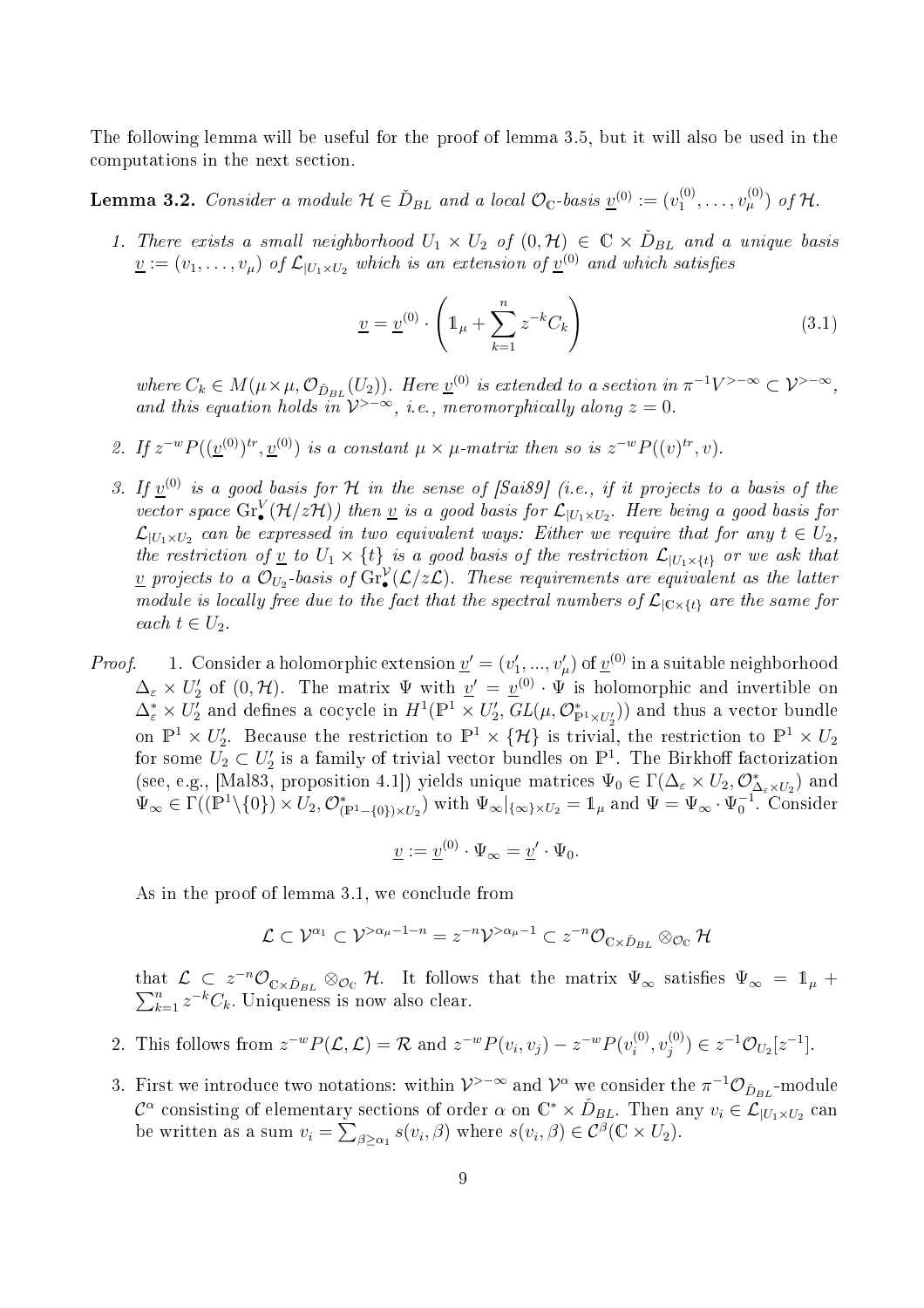That  $\underline{v}^{(0)}$  is a good basis means that  $v_i^{(0)} = \sum_{\beta \ge \alpha_i} s(v_i^{(0)})$  $i^{(0)}, \beta$  and that

$$
\operatorname{Gr}_{\alpha}^{V} \mathcal{H} = \bigoplus_{i,k:k \geq 0, \alpha_i+k=\alpha} \mathcal{O}_{\mathbb{C}} \cdot z^k \cdot s(v_i^{(0)}, \alpha_i).
$$

Then for any  $\beta$  all sections  $z^k \cdot s(v_i^{(0)})$  $i^{(0)}, \alpha_i$ ) where  $k \in \mathbb{Z}, \alpha_i + k = \beta$  are linearly independent. In a small neighborhood  $U_3 \subset U_2$  of  $\mathcal H$  the sections  $(z^k \cdot s(v_i, \alpha_i))_{k \in \mathbb Z, \alpha_i+k=\beta}$  inherit this property of being linearly independent.

For any  $v_j$ , define  $\beta_j$  to be the unique complex number such that  $s(v_j, \beta_j) \neq 0$  and  $s(v_j, \beta) = 0$  for  $\beta < \beta_j$ . We have  $\beta_j \leq \alpha_j$ . Formula (3.1) and the linear independence of the  $z^k \cdot s(v_i^{(0)})$  $i^{(0)}, \alpha_i$ ) show

$$
s(v_j, \beta_j) = \delta_{\beta_j, \alpha_j} \cdot s(v_j^{(0)}, \alpha_j) + \sum_{k, i, j: \alpha_i - k = \beta_j} (C_k)_{ij} \cdot z^{-k} \cdot s(v_i^{(0)}, \alpha_i)
$$
(3.2)

(remember that this is an equation in  $\mathcal{V}^{\geq -\infty}$ , where the sections  $v_j$  of  $\mathcal{H} \subset V^{\geq -\infty}$  has been extended to sections in  $\pi^{-1}V^{>-\infty} \subset \mathcal{V}^{>-\infty}$ .

The main point is to show

$$
(C_k)_{ij} = 0 \qquad \text{for } \alpha_i - k < \alpha_j. \tag{3.3}
$$

Then  $\beta_j = \alpha_j$  and  $s(v_j, \alpha_j) \in \text{Gr}_{\alpha_j}^V \mathcal{L}(U_2)$ . From this and the linear independence of the  $z^k \cdot s(v_i, \alpha_i)$  it follows that <u>v</u> is a good basis, first on a small  $U_3 \subset U_2$ , then on all of  $U_2$ . In order to show (3.3) we argue indirectly. Suppose  $(C_k)_{ij} \neq 0$  for some  $\alpha_i - k < \alpha_j$  and suppose that  $\alpha_i - k$  is minimal with this property. Then  $\beta_i = \alpha_i - k$  for this j, and  $\beta_l = \alpha_l$ for all l with  $\alpha_l \leq \alpha_i - k$ . Then in a neighborhood  $U_4 \subset U_2$  of H for any  $\gamma \leq \beta_j = \alpha_i - k$ 

$$
\bigoplus_{l,m:m\geq 0,\alpha_l+m=\gamma}\mathcal{O}_{\mathbb{C}\times U_4}\cdot z^m\cdot s(v_l,\alpha_l)
$$

is a submodule of  $\mathrm{Gr}^V_\gamma\,\mathcal{L}_{|U_4}$  of the same rank and thus coincides with  $\mathrm{Gr}^V_\gamma\,\mathcal{L}_{|U_4}$ . But in the case  $\gamma = \beta_j = \alpha_i - k$  we have additionally  $s(v_j, \beta_j) \in \text{Gr}_{\gamma}^V \mathcal{L}_{|U_4}$ , and by (3.2) and by the linear independence, it is not a linear combination of the sections above. Thus  $(C_k)_{ij} = 0$ if  $\alpha_i - k < \alpha_j$ .

Next we give a concrete description of the tangent bundle of  $\check{D}_{BL}$  using the universal bundle  $\mathcal{L}$ . For this purpose, we will introduce some auxiliary holomorphic bundles on  $\tilde{D}_{BL}$ . We will describe local bases of these bundles, these will be written as row vectors. We use the convention that given a (sheaf of) A-module(s)  $\mathcal N$ , one can multiply matrices with entries of  $\mathcal N$ with matrices with entries in  $A$  by scalar multiplication. Moreover, we make use of the tensor product of matrices, and in particular of the following rules, where the matrices involved are supposed to have the appropriate size.

$$
(A \otimes B) \cdot (C \otimes D) = (A \cdot C) \otimes (B \cdot D), \tag{3.4}
$$

$$
(A \otimes B)^{-1} = A^{-1} \otimes B^{-1}, \tag{3.5}
$$

$$
(A \otimes B)^{tr} = A^{tr} \otimes B^{tr}, \qquad (3.6)
$$

 $\Box$ 

$$
(X \otimes Y) \cdot A^{vec} = (Y \cdot A \cdot X^{tr})^{vec}.
$$
\n(3.7)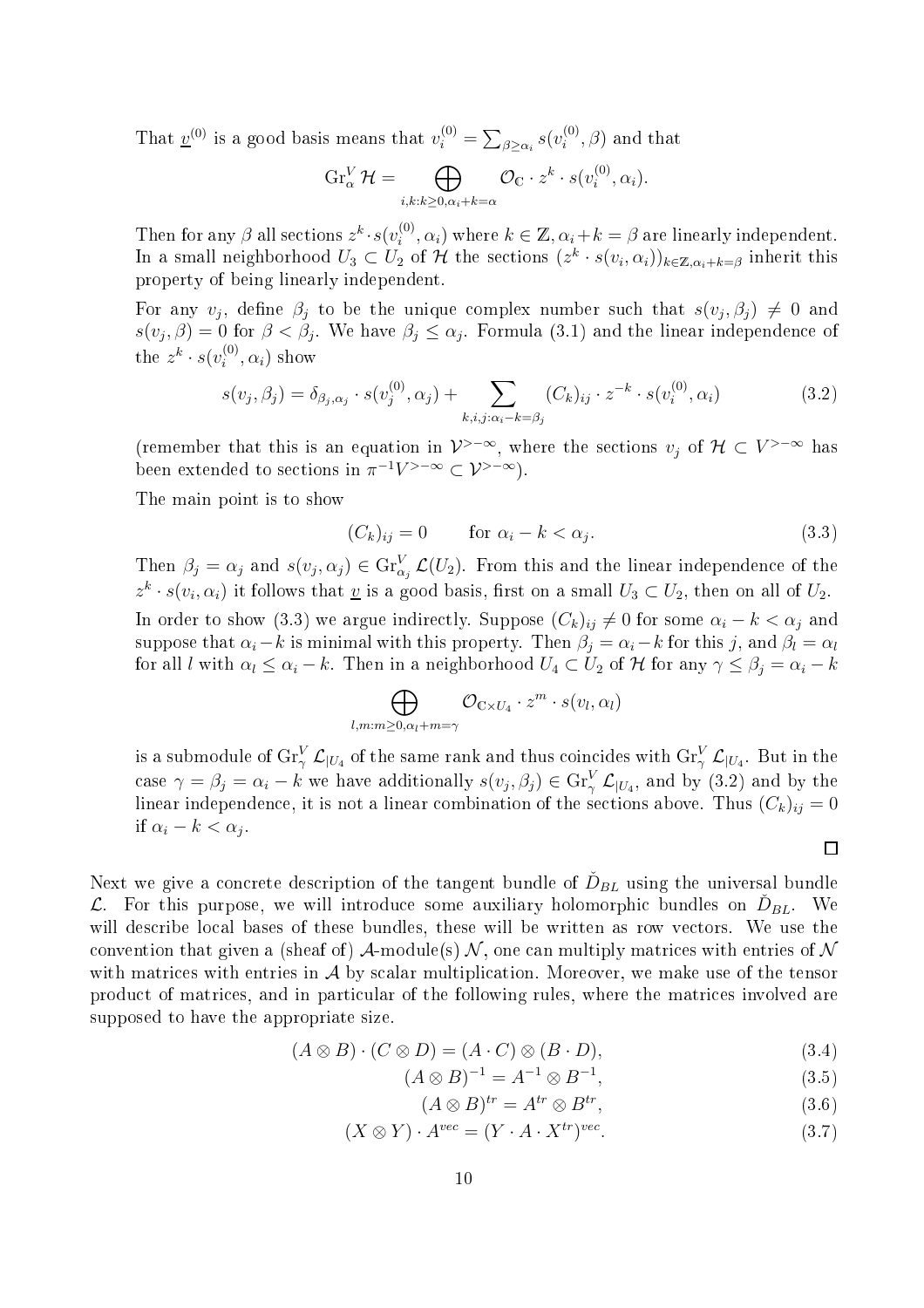In the last formula, we denote for any matrix  $A \in M(m \times n, \mathcal{A})$  by  $A^{vec} \in M(nm \times 1, \mathcal{A})$  the column vector obtained by stacking the columns of  $A$  in a single one. Finally, we denote the sheaf of rings  $\mathcal{O}_{\mathbb{C}\times\tilde{D}_{BL}}$  by  $\mathcal{R}$  and its localization along  $\{0\}\times\tilde{D}_{BL}$  by  $\mathcal{R}[z^{-1}]$ .

Define  $\mathcal{M} := \mathcal{E} nd_{\mathcal{R}[z^{-1}]}(\mathcal{V}^{>-\infty})$ , then  $\mathcal M$  is a meromorphic bundle with connection induced from  $\mathcal{V}$  >-∞. This connection is obviously regular singular so that M carries its own Vfiltration, characterized by  $\mathcal{V}^0\mathcal{M} = \{ \phi \in \mathcal{M} \mid \phi(\mathcal{V}^{\alpha}) \subset \mathcal{V}^{\alpha} \, ; \, \forall \alpha \}.$  Consider the R-submodule  $\widetilde{\mathcal{G}}^I:=\operatorname{\mathcal{H}\!\!\mathit{om}}_{\mathcal{R}}(\mathcal{L},z^{-n}\mathcal{L})$  of  $\mathcal{M},$  and the quotient

$$
\mathcal{G}^I:=\frac{\widetilde{\mathcal{G}}^I}{\mathcal{E} nd_{\mathcal{R}}(\mathcal{L})}
$$

 $\mathcal{G}^I$  is a z-torsion sheaf and can be identified with  $\mathcal{H}om_{\mathcal{R}}(\mathcal{L}, z^{-n}\mathcal{L}/\mathcal{L})$ . As an  $\mathcal{O}_{\check{D}_{BL}}$ -module, it is locally free of rank  $n\mu^2$ . Any section v of the projection  $\mathcal{L} \twoheadrightarrow k_*(\mathcal{L}/z\mathcal{L})$  (here  $k : \check{D}_{BL} \hookrightarrow$  $\mathbb{C} \times \check{D}_{BL}, t \mapsto (0, t)$ ) yields an isomorphism

$$
\mathcal{G}^I \cong \left[\mathcal{E}nd_{\mathcal{O}_{\tilde{D}_{BL}}}(\mathcal{L}^{sp,v})\right]^n
$$

where  $\mathcal{L}^{sp,v} := Im(v)$ . Any local basis  $\underline{v} = (v_1,\ldots,v_\mu)$  of  $\mathcal L$  in a neighborhood of a point  $(0,t) \in \mathbb{C} \times \tilde{D}_{BL}$  (in particular, this gives a section  $v : k_*(\mathcal{L}/z\mathcal{L}) \to \mathcal{L}$  locally) yields a local basis of  $\mathcal{G}^I$ , namely  $(\underline{z} \otimes \underline{v}^* \otimes \underline{v}) \in M(1 \times n\mu^2, \mathcal{G}^I)$ , where the symbol  $\underline{z}$  denotes the vector  $(z^{-1}, \ldots, z^{-n})$ . A local section  $\phi \in \mathcal{G}^I$  is written in this basis as

$$
\phi = \sum_{\substack{k=1,\dots,n\\i,j=1,\dots,\mu}} (\Delta_k)_{ji} z^{-k} \otimes v_i^* \otimes v_j = (\underline{z} \otimes \underline{v}^* \otimes \underline{v})(\sum_{k=1}^n e_k \otimes \Delta_k^{vec})
$$
(3.8)

where  $\Delta_k \in M(\mu \times \mu, \mathcal{O}_{\tilde{D},BL})$  and  $e_k \in M(n \times 1, \mathbb{C})$  is the k-th unit vector.

We will define a chain  $\mathcal{G}^{I\tilde{V}} \subset \mathcal{G}^{II} \subset \mathcal{G}^{I}$  of subbundles of  $\mathcal{G}^{I}$ , and an injective morphism  $\mathcal{T}_{\check{D}_{BL}} \hookrightarrow \mathcal{G}^I$  with image equal to  $\mathcal{G}^{IV}$ . This will give the description of the tangent bundle alluded to above.

## Definition 3.3.  $Put$

$$
\widetilde{\mathcal{G}}^{II} := \left\{ \phi \in \widetilde{\mathcal{G}}^{I} \mid P(\phi(a), b) + P(a, \phi(b)) \in z^{w} \mathcal{R} \quad \forall a, b \in \mathcal{L} \right\},
$$
  

$$
\widetilde{\mathcal{G}}^{III} := \widetilde{\mathcal{G}}^{II} \cap \mathcal{V}^{0} \mathcal{M},
$$
  

$$
\widetilde{\mathcal{G}}^{IV} := \left\{ \phi \in \widetilde{\mathcal{G}}^{III} \mid ad(z^{2} \nabla_{z})(\phi) = [z^{2} \nabla_{z}, \phi] \in \mathcal{E}nd_{\mathcal{R}}(\mathcal{L}) \right\},
$$

and define  $\mathcal{G}^{II}, \mathcal{G}^{III}$  resp.  $\mathcal{G}^{IV}$  to be the images of  $\tilde{\mathcal{G}}^{II}, \tilde{\mathcal{G}}^{III}$  resp.  $\tilde{\mathcal{G}}^{IV}$  in  $\mathcal{G}^{I}$ .

From the definition it is clear that  $\mathcal{G}^{II}$ ,  $\mathcal{G}^{III}$  and  $\mathcal{G}^{IV}$  are  $\mathcal{O}_{\check{D}_{BL}}$ -coherent. The following result yields local bases for  $\mathcal{G}^{II}$  and  $\mathcal{G}^{III}$  showing that they are in fact locally free. The same is true for  $\mathcal{G}^{IV}$ , but it is more complicated to give an explicit local base for that bundle. Instead, we give a characterization of the elements of  $\mathcal{G}^{IV}$ . Its local freeness will be shown in lemma 3.5.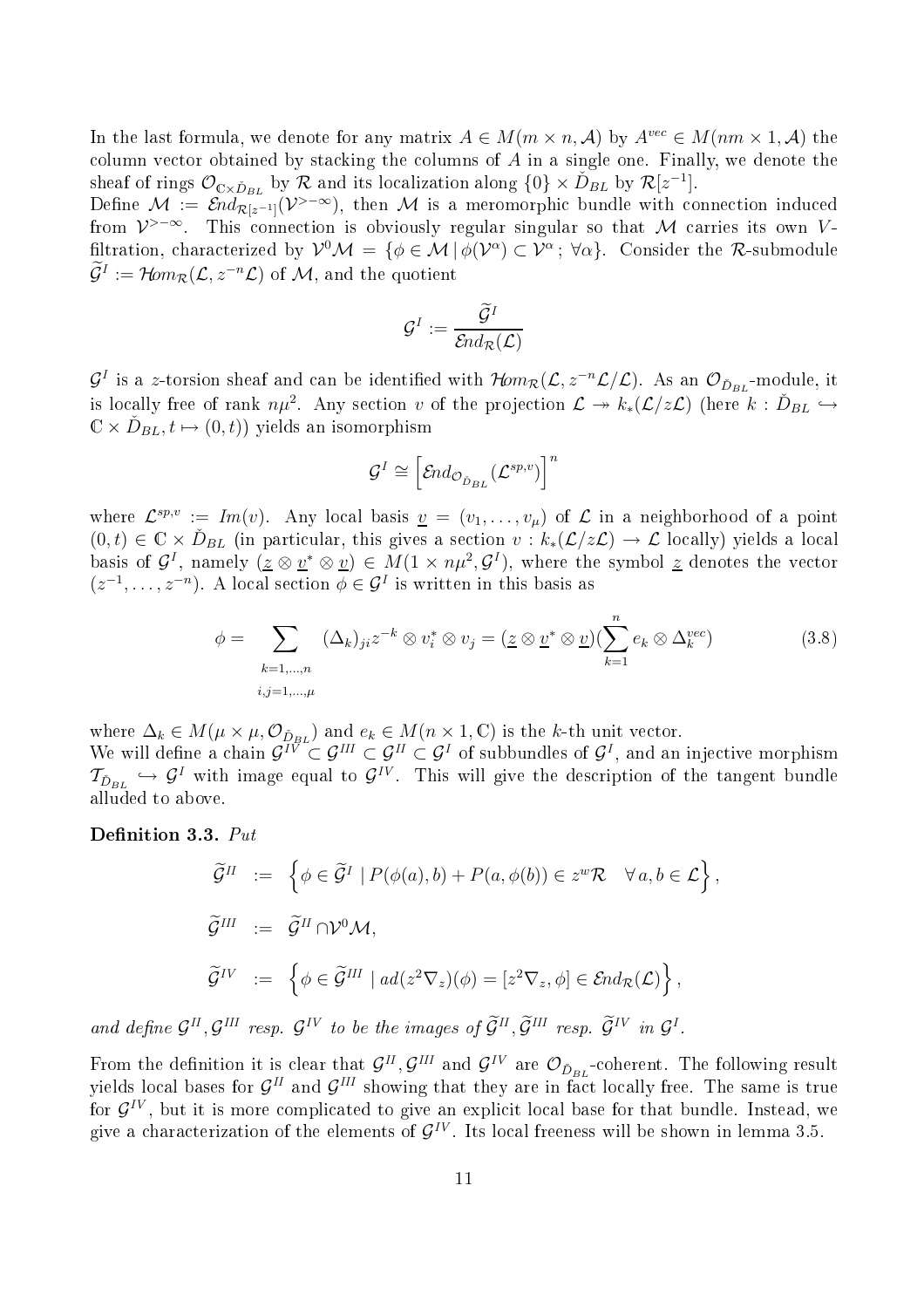**Lemma 3.4.** Let  $\underline{v}$  be a local basis of  $\mathcal L$  as above and suppose moreover that  $P^{mat} := (P(v_i, v_j)) =$  $(\delta_{i+j,\mu+1})$ . Then we have

$$
\mathcal{G}^{\mathrm{II}} \cong \bigoplus_{(k,i,j)\in N} \mathcal{O}_{\check{D}_{BL}} z^{-k} \otimes \left( v_i^* \otimes v_j + (-1)^{k+1} v_{\mu+1-j}^* \otimes v_{\mu+1-i} \right),
$$

where

 $N := \left\{ (k, i, j) \in \{1, \ldots, n\} \times \{1, \ldots, \mu\}^2 \, | \, i + j < \mu + 1 \text{ if } k \text{ is even, } i + j \le \mu + 1 \text{ if } k \text{ is odd } \right\}.$ 

Suppose moreover that  $\underline{v}$  is a good basis in the sense of [Sai89], i.e., that  $\underline{v}$  induces a basis of  $\mathrm{Gr}^{\bullet}_{\mathcal{V}}(\mathcal{L}/z\mathcal{L})$ . Order the elements of <u>v</u> in such a way that  $v_i \in \mathrm{Gr}^{\alpha_i}_{\mathcal{V}}(\mathcal{L}/z\mathcal{L})$ . Then

$$
\mathcal{G}^{III} \cong \bigoplus_{(k,i,j)\in N \atop \alpha_i-k\geq \alpha_j} \mathcal{O}_{\check{D}_{BL}} z^{-k} \left(v_i^* \otimes v_j + (-1)^{k+1} v_{\mu+1-j}^* \otimes v_{\mu+1-i}\right).
$$

Although there is no simple choice for a basis of  $\mathcal{G}^{IV}$ , its elements can be characterized as follows: An endomorphism  $\phi \in \tilde{\mathcal{G}}^{III}$  lies in  $\tilde{\mathcal{G}}^{IV}$  iff the  $\mathcal{R}[\epsilon]/(\epsilon^2)$ -module

$$
\widetilde{\mathcal{L}} := \bigoplus_{i=1}^{\mu} \mathcal{R}[\varepsilon]/(\varepsilon^2) (v_i + \varepsilon \phi(v_i)),
$$

is stable under  $z^2 \nabla_z$ .

Proof. The first point follows from the simple computation

$$
P(\phi(\underline{v})^{tr}, \underline{v}) + P(\underline{v}^{tr}, \phi(\underline{v})) = \underline{v} \cdot \sum_{k=1}^{n} z^{-k} \left(\Delta_k^{tr} \cdot P^{mat} + (-1)^k P^{mat} \cdot \Delta_k\right) = 0 \quad \text{mod } \mathcal{L}
$$

From the condition  $\Delta_k^{tr} \cdot P^{mat} + (-1)^k P^{mat} \cdot \Delta_k = 0$  one easily deduces the above bases of  $\mathcal{G}^H$  and  $\mathcal{G}^{H}$ . For the description of  $\mathcal{G}^{IV}$ , note that  $\mathcal{L}$  is stable under  $z^2 \nabla_z$  iff there is  $B' \in$  $M(\mu\times\mu, \mathcal{O}_{\check{D}_{BL}})$  such that

$$
(z^2 \nabla_z)(\underline{v} + \varepsilon \phi(\underline{v})) = \underline{v} \cdot (B + \varepsilon B'),
$$

where  $(z^2 \nabla_z)(\underline{v}) = \underline{v} \cdot B$ . In the ring  $\mathcal{R}[\varepsilon]/(\varepsilon^2)$ , this is equivalent to

$$
[z^2 \nabla_z, \phi](\underline{v}) = \underline{v} \cdot B',
$$

i.e., to  $\phi \in \mathcal{G}^{IV}$ .

We are now in the position to compare the bundle  $\mathcal{G}^I$  with the tangent bundle of  $\check{D}_{BL}$ . Define the following morphism:

$$
KS: \mathcal{T}_{\check{D}_{BL}} \quad \longrightarrow \quad \mathcal{G}^I
$$

$$
X \ \longmapsto \ [v \in \mathcal{L} \mapsto \nabla_X v]
$$

where the brackets on the right-hand side denote the class in the quotient  $\mathcal{G}^{I}$ .

 $\Box$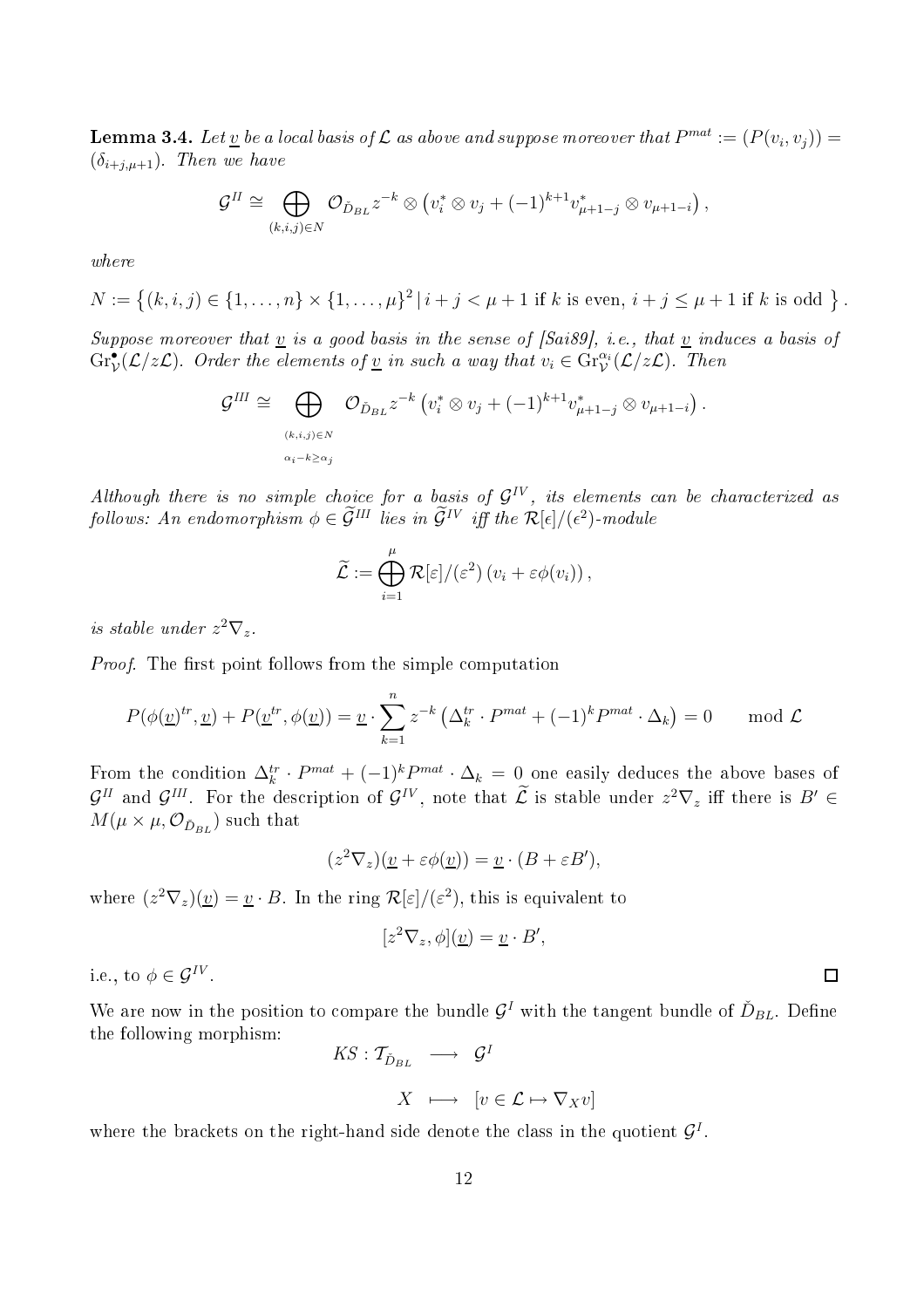${\bf Lemma}$  3.5.  ${\cal G}^{IV}$  is a bundle, and KS is a bundle isomorphism from  $\mathcal{T}_{\check{D}_{BL}}$  to  ${\cal G}^{IV}$  .

*Proof.* First we will prove that given  $X \in \mathcal{T}_{\check{D}_{BL}}$ , the covariant derivative  $\nabla_X$  really defines an element in  $\mathcal{G}^I$ . It was already shown that for any  $v \in \mathcal{L}$ ,  $\nabla_X v$  lies in  $z^{-n}\mathcal{L}$ . On the other hand, if  $f \in \mathcal{O}_{\check{D}_{BL}}$ , then  $\nabla_X(f \cdot v) = f \nabla_X(v) + X(f) \cdot v$ , but  $X(f) \cdot v \in \mathcal{L}$ , so modulo  $\mathcal{E}nd(\mathcal{L})$  we have  $\nabla_X(f \cdot v) = f \nabla_X(v)$ . Moreover, the flatness of P implies that  $P(\nabla_X(-), -) + P(-, \nabla_X(-)) =$  $XP(-,-)$ , so  $Im(KS) \subset \mathcal{G}^H$  and it is clear that the V-filtration is respected, i.e., that we get an element in  $\mathcal{V}^0\mathcal{M}$ , as we derive only in parameter direction. This proves  $Im(KS) \subset \mathcal{G}^{III}$ . From  $[z^2 \nabla_z, \nabla_X] = 0$  it follows immediately that  $Im(KS) \subset \mathcal{G}^{IV}$ .

The last step of the proof is to show that KS maps  $\mathcal{T}_{\check{D}_{BL}}$  isomorphically onto  $\mathcal{G}^{IV}$ . Then it follows that  $\mathcal{G}^{IV}$  is locally free. We will use the construction of coordinates on the fibers resp. on the base of the projection  $\check{D}_{BL} \to \check{D}_{PMHS}$  in [Her99, Ch. 5] resp. in [Her02, proof of theorem 12.8. We will rephrase the outcome of these constructions, without going into details. From that it will follow that  $KS$  is a bundle isomorphism onto  $\mathcal{G}^{IV}$ .

Having fixed a reference TERP-structure, we first consider the larger spaces

$$
D_{Sp} = \{ \mathcal{H} \subset V^{\alpha_1} \mid \mathcal{H} \text{ is a free } \mathcal{O}_\mathbb{C} - \text{module} \text{with spectral numbers } \alpha_1, ..., \alpha_\mu \},
$$
  

$$
D_{Fl} = \{ \widetilde{F}_{\mathcal{H}}^{\bullet} \mid \mathcal{H} \in D_{Sp} \},
$$

where  $F_{\mathcal{H}}^{\bullet}$  denotes the filtration defined by  $\mathcal{H}$  on the space  $H^{\infty}$  (see definition 2.3). We have an obvious projection  $D_{Sp} \to D_{Fl}$ . Here  $D_{Fl}$  is a flag manifold, and  $D_{Sp}$  is also a manifold, with fibers isomorphic to some  $N_{Sp} \in \mathbb{N}$ . Local coordinates on  $D_{Sp}$  and  $D_{Fl}$  can be chosen as follows: For some  $\mathcal{H} \in D_{Sp}$  one fixes a good basis  $\underline{v}^0$ . The analogue of lemma 3.2 holds and provides a unique good basis <u>v</u> in a neighborhood U of  $\mathcal{H} \in D_{Sp}$  where

$$
\underline{v} = \underline{v}^0 \cdot \left( \mathbb{1}_{\mu} + \sum_{k=1}^{n} z^{-k} C_k \right)
$$

with  $(C_k)_{ij} = 0$  if  $\alpha_i - k < \alpha_j$ . Now the  $(C_k)_{ij}$  with  $\alpha_i - k \ge \alpha_j$  are local coordinates on  $D_{Sp}$ and those with  $\alpha_i - k = \alpha_j$  are local coordinates on  $D_{Fl}$ .

The construction of coordinates on  $\tilde{D}_{BL}$  in [Her99][Her02] amounts to the following: For  $\mathcal{H} \in \mathbb{R}$  $\tilde{D}_{BL} \subset D_{Sp}$  a very special good basis was chosen. It gives local coordinates  $(C_k)_{ij}$  with  $\alpha_i - k \geq$  $\alpha_j$  on  $D_{Sp}$ . The conditions from the pairing P and the pole of order 2, which determine  $\check{D}_{BL}$ in  $D_{Sp}$  locally, were shown to give a set of equations in  $(C_k)_{ij}$  whose linear parts are linearly independent. This proved the smoothness of  $\check{D}_{BL}$ .

Now the definition of  $\mathcal{G}^{IV}$  uses exactly these linear parts. This shows the injectivity of KS and that  $Im(KS) = \mathcal{G}^{IV}$ .  $\Box$ 

By abuse of notation, we call KS the Kodaira-Spencer morphism, although this is the correct name only if we consider KS as an isomorphism between  $\mathcal{T}_{\check{D}_{BL}}$  and  $\mathcal{G}^{IV}$ .

It will be useful to have a local characterization of  $\mathcal{G}^{IV}$  in the basis of  $\mathcal{G}^{III}$  given above. Let  $\phi = (\underline{z} \otimes \underline{v}^* \otimes \underline{v})(\sum_{k=1}^n e_k \otimes \Delta_k^{vec})$  be a local section of  $\mathcal{G}^{III}$ , i.e.,  $(\Delta_k)_{ij} + (-1)^k (\Delta_k)_{\mu+1-j,\mu+1-i} = 0$ and  $(\Delta)_{ij} = 0$  for all  $\alpha_i - k < \alpha_j$ . Then  $\Delta \in \mathcal{G}^{IV}$  iff there is  $B' \in M(\mu \times \mu, \mathcal{R})$  such that

$$
(z^2 \nabla_z)(\underline{v} + \varepsilon \phi(\underline{v})) = \underline{v} \cdot (B + \varepsilon B')
$$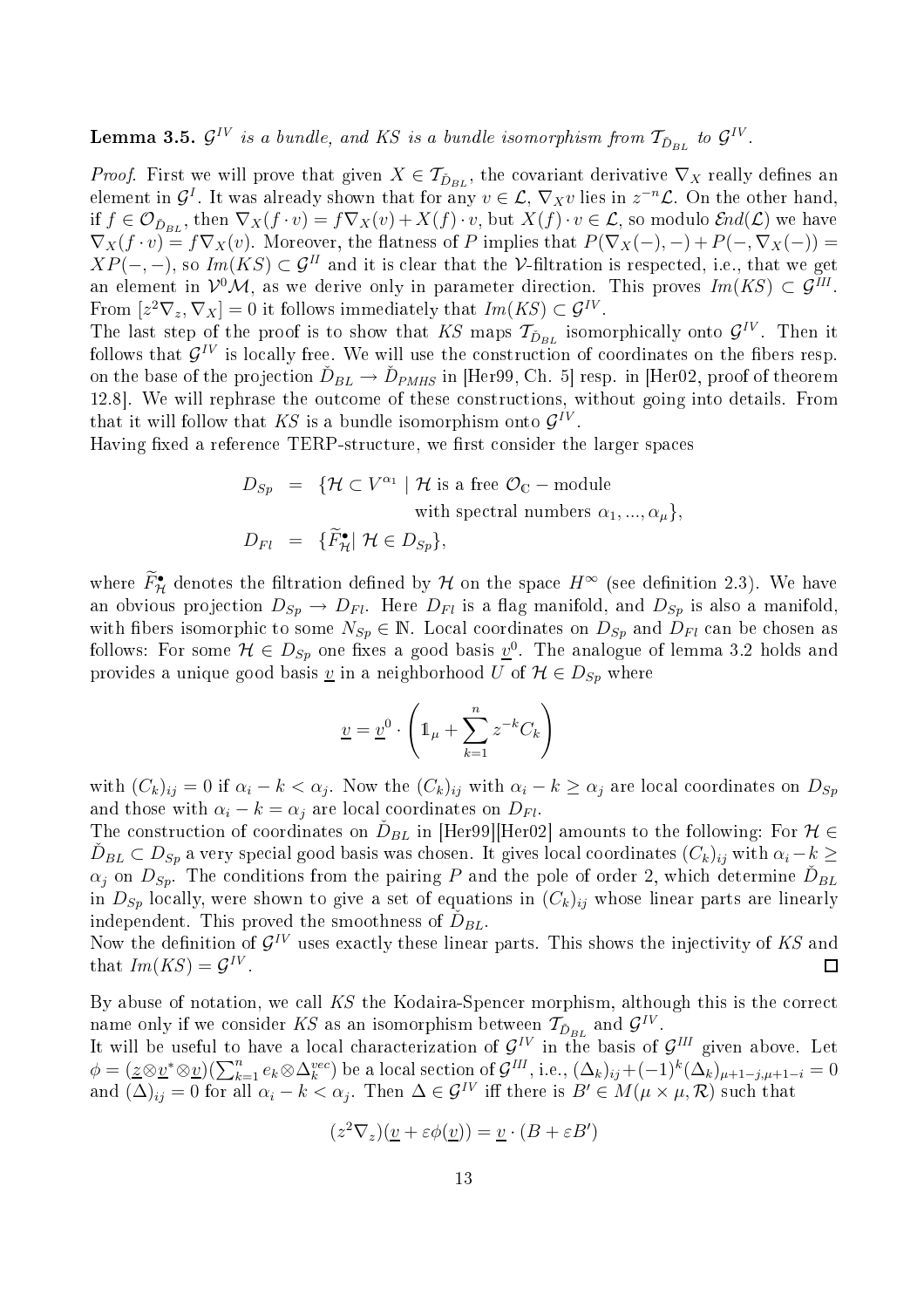where  $B \in M(\mu \times \mu, \mathcal{R})$  is defined by  $(z^2 \nabla_z)(\underline{v}) = \underline{v} \cdot B$ . This is equivalent to

$$
B' = [B, \sum_{k=1}^{n} z^{-k} \cdot \Delta_k] + \sum_{k=1}^{n} (-k) z^{-k+1} \cdot \Delta_k.
$$

 $B'$  is required to be holomorphic, so that the coefficients of all strictly negative powers of  $z$  in this equation must vanish. Writing  $B = \sum_{k=0}^{\infty} z^k \cdot B_{k-1}$ , there are a priori conditions for any  $l = 1, ..., n$  (with  $\Delta_{n+1} := 0$ ):

$$
0 = (\text{coefficient of } z^{-l}) = (-1 - l)\Delta_{l+1} + \sum_{k=l}^{n} [B_{k-1-l}, \Delta_k]. \tag{3.9}
$$

However, as we are working with a good basis v of  $\mathcal{L}$ , it follows that  $v_i \in \mathcal{V}^{\alpha_i}$  and  $(z\nabla_z)v_i \in \mathcal{V}^{\alpha_i}$ . This gives  $(B_k)_{ij} = 0$  for all  $\alpha_i + k < \alpha_j$ . Remember also that  $(\Delta_k)_{ij} = 0$  for  $\alpha_i - k < \alpha_j$ . The equation  $[\Delta_n, B_{-1}] = 0$  is thus trivially satisfied, so that the conditions (3.9) are non-empty only for  $l \in \{1, ..., n-1\}$ .

We will now define the analogue of the subbundle of horizontal tangent directions on the classifying spaces  $\check{D}_{PHS}$  in the sense of [Sch73] for the space  $\check{D}_{BL}$ .

**Definition-Lemma 3.6.** Define the following subsheaf of  $\mathcal{G}^I$ :

 $\mathcal{G}^{I,\text{hor}} := \text{Image of } \mathcal{H}om_{\mathcal{R}}(\mathcal{L}, z^{-1}\mathcal{L}) \text{ in } \mathcal{G}^I,$ 

and put  $\mathcal{G}^{II,\text{hor}} := \mathcal{G}^{I,\text{hor}} \cap \mathcal{G}^{II}, \mathcal{G}^{III,\text{hor}} := \mathcal{G}^{I,\text{hor}} \cap \mathcal{G}^{III}$  and  $\mathcal{G}^{IV,\text{hor}} := \mathcal{G}^{I,\text{hor}} \cap \mathcal{G}^{IV}$ . Then  $\mathcal{G}^{I,\text{hor}}, \mathcal{G}^{II,\text{hor}}$  and  $\mathcal{G}^{III,\text{hor}}$  are  $\mathcal{O}_{\check{D}_{BL}}$ -locally free.  $\mathcal{G}^{IV,\text{hor}}$  is an  $\mathcal{O}_{\check{D}_{BL}}$ -coherent subsheaf of  $\mathcal{G}^{IV}$ . It is equal to  $\mathcal{G}^{IV}$  and thus locally free if  $n = \lfloor \alpha_{\mu} - \alpha_1 \rfloor = 1$ . We call  $\mathcal{T}_{\mathcal{D}_{BL}}^{hor} := KS^{-1}(\mathcal{G}^{IV,hor})$  the subsheaf of horizontal tangent directions or horizontal tangent sheaf for short.

*Proof.* The  $\mathcal{O}_{\check{D}_{BL}}$ -coherence of all of the sheaves in question is obvious from their definition, and one obtains local bases of  $\mathcal{G}^{I,\text{hor}},\,\mathcal{G}^{II,\text{hor}}$  resp.  $\mathcal{G}^{III,\text{hor}}$  by restricting the bases of  $\mathcal{G}^{I},\,\mathcal{G}^{II}$ resp.  $\mathcal{G}^{III}$  to  $k = 1$ . A section  $\phi = (\underline{z} \otimes \underline{v}^* \otimes \underline{v})(\sum_{k=1}^n e_k \otimes \Delta_k^{vec})$  is contained in one of these subbundles iff  $\Delta_k = 0$  for  $k > 1$ . The equality  $\mathcal{G}^{IV,\text{hor}} = \mathcal{G}^{IV}$  for  $n = 1$  is obvious from the definition as we have  $\mathcal{G}^{I,\text{hor}} = \mathcal{G}^I$  in this case.  $\Box$ 

In the remainder of this section, we show that  $\mathcal{G}^{IV,\text{hor}}$  is not locally free in general. For that purpose, consider the local basis of  $\mathcal{G}^{III,\text{hor}}$  given above. In this basis, the conditions for a section  $\phi \in \mathcal{G}^{III,\text{hor}}$  to be an element in  $\mathcal{G}^{IV,\text{hor}}$  are simply obtained from formula (3.9) by putting all  $\Delta_k = 0$  if  $k > 1$ . This yields the unique equation

$$
[B_{-1}, \Delta_1] = 0. \t\t(3.10)
$$

Note that  $B_{-1}$  is the matrix of the pole part of  $\nabla_z$  with respect to  $\underline{v}$ , i.e., of the endomorphism  $\mathcal{U} := [z^2 \nabla_z] \in \mathcal{E}nd_{\mathcal{O}_{\tilde{D}_{BL}}}(\mathcal{L}/z\mathcal{L})$ . Similarly,  $\Delta_1$  is by definition the matrix of the class  $[z\phi] \in$  $\mathcal{E} nd_{\mathcal{O}_{\check{D}_{BL}}}(\mathcal{L}/z\mathcal{L}).$  This shows that we have the following simple characterization

$$
\mathcal{G}^{IV,\mathrm{hor}} = \left\{ \phi \in \mathcal{G}^{III,\mathrm{hor}} \mid [\mathcal{U}, [z\phi]] = 0 \right\}.
$$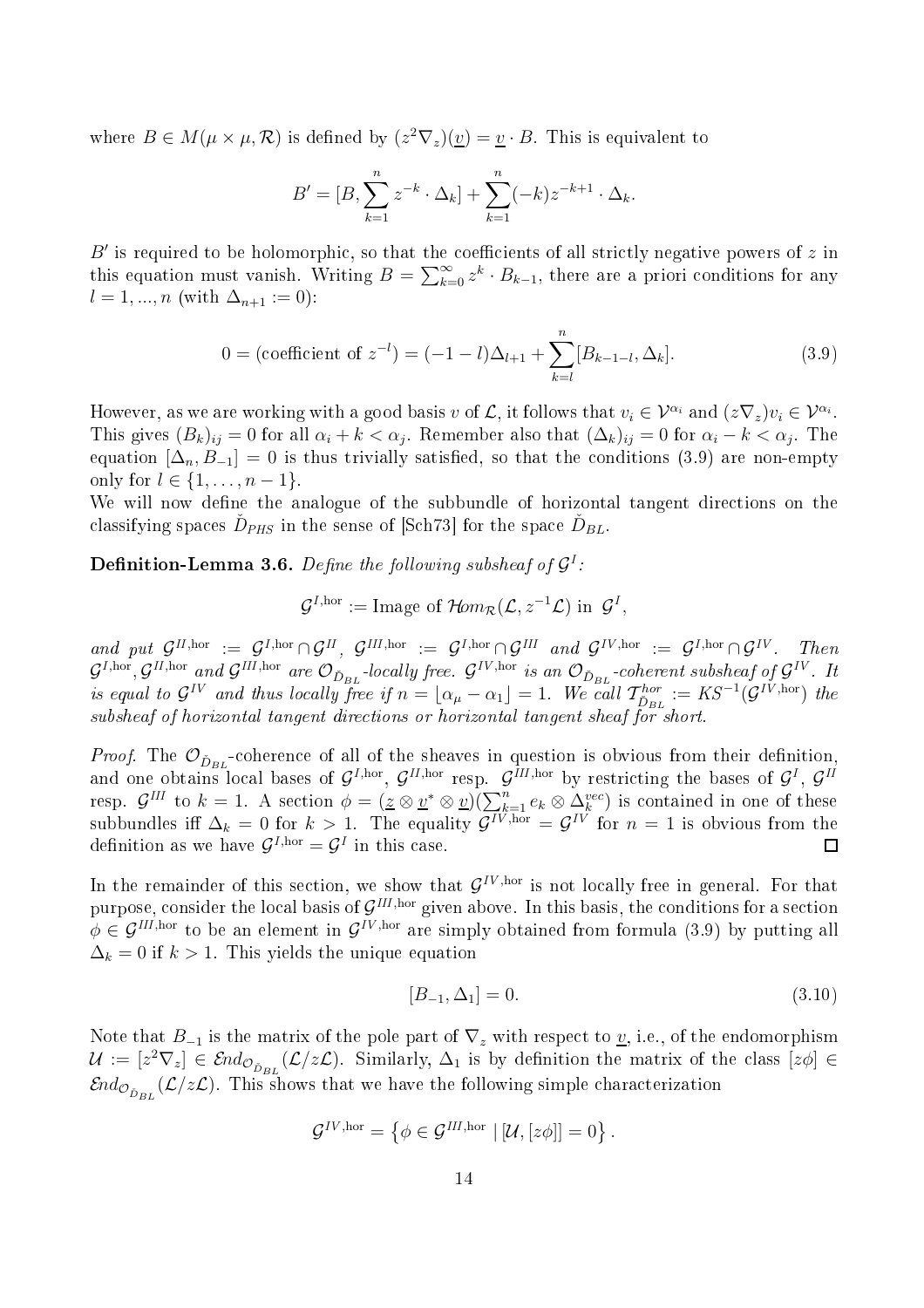We have  $\mathcal{U}, [z\phi] : \mathcal{V}^\bullet(\mathcal{L}/z\mathcal{L}) \subset \mathcal{V}^{\bullet+1}(\mathcal{L}/z\mathcal{L})$ , so that  $[\mathcal{U}, [z\phi]] = 0$  if  $n = 1$ . This implies  $\mathcal{G}^{IV,\text{hor}} = \mathcal{G}^{III,\text{hor}},$  in particular,  $\mathcal{G}^{IV} = \mathcal{G}^{III,\text{hor}}$  in this case.

If  $n \geq 2$  then in general  $\mathcal{G}^{IV,\text{hor}}$  will not be locally free. The reason is that in general the rank of the condition  $[\mathcal{U}, [z\phi]] = 0$  varies within  $\check{D}_{BL}$ . Note however that the base  $\check{D}_{PMHS}$  carries a horizontal subbundle, as it is a homogeneous space, so that the obstruction for  $\mathcal{G}^{IV,\text{hor}}$  to be locally free lies in the fibers of  $\check{D}_{BL} \to \check{D}_{PMHS}$ . We will describe a situation where this actually occurs.

For simplicity we restrict to a situation in which  $\dim C^{\alpha} = 1$  for all  $\alpha$ . Then  $N = 0$  and  $D_{PHS} = \tilde{D}_{PHS} = D_{PMHS} = \tilde{D}_{PMHS} = \{pt\},$  so that  $D_{BL} = \tilde{D}_{BL} = \mathbb{C}^{N_{BL}}$  for some  $N_{BL}$ . choose  $v_i^0 \in C^{\alpha_i}$  with  $P(v_i^0, v_{\mu+1-j}^0) = \delta_{ij}$ . By [Her99, Ch. 5] formula (3.1) holds on all of  $\check{D}_{BL}$ , with

$$
(C_k)_{ij} = 0 \quad \text{for } \alpha_i - k \le \alpha_j,
$$
  
\n
$$
(\alpha_i - k - \alpha_j) \cdot (C_k)_{ij} = \sum_l (\alpha_l - 1 - \alpha_j) \cdot (C_{k-1})_{il} (C_1)_{lj},
$$
  
\n
$$
(C_1)_{ij} = (C_1)_{\mu+1-j,\mu+1-i},
$$
  
\n
$$
\mathcal{U}([\underline{v}]) = [\underline{v}] \cdot ((\alpha_i - 1 - \alpha_j) \cdot (C_1)_{ij}),
$$

and global coordinates on  $\tilde{D}_{BL}$  are given by those  $(C_1)_{ij}$  where  $i + j \leq \mu + 1$ . The zero point of these coordinates is the TERP-structure  $\mathcal{H}^0 = \bigoplus \mathcal{O}_{\mathbb{C}} \cdot v_i^0$ . In the basis of  $\mathcal{G}^{III,\text{hor}}$  in definition-lemma 3.6

$$
[z\phi]([\underline{v}]) = [\underline{v}] \cdot \Delta_1
$$

with  $(\Delta_1)_{ij} = 0$  if  $\alpha_i - 1 \leq \alpha_j$  (equality is impossible due to dim  $C^{\alpha} = 1$ ) and  $(\Delta_1)_{ij} =$  $(\Delta_1)_{\mu+1-j,\mu+1-i}$ . We have rank  $\mathcal{G}^{III,\text{hor}} = N_{BL}$  and

$$
\mathcal{T}_{|0}^{hor} \check{D}_{BL} \cong \mathcal{G}_{|0}^{IV,h} = \mathcal{G}_{|0}^{III,h} \cong \mathcal{T}_{|0} \check{D}_{BL}
$$

as U and  $[z\phi]$  commute at the point 0. To prove that  $\mathcal{G}^{IV,\text{hor}}$  is not locally free it is sufficient to show that the condition  $[\mathcal{U}, [z\phi]] = 0$  is non-empty at some point  $t \in \check{D}_{BL}$ .

If there are  $\alpha_i, \alpha_l, \alpha_m$  with  $\alpha_i - 2 > \alpha_l - 1 > \alpha_m$  and  $m \neq \mu + 1 - i$  then the  $(i, m)$  entry of the commutator of the matrices corresponding to  $\mathcal{U}$  and  $[z\phi]$  is

$$
\sum_{j} ((\alpha_i - 1 - \alpha_j)(C_1)_{ij} \cdot (\Delta_1)_{jm} - (\Delta_1)_{ij} \cdot (\alpha_j - 1 - \alpha_m)(C_1)_{jm}).
$$

This sum is non-empty because  $j = l$  gives a term, and all present  $(\Delta_1)$ -coefficients are different. So if  $(C_1)_{il}(t) \neq 0$  this gives a non-empty condition, and rank  $\mathcal{T}^{hor}_{|t} \check{D}_{BL} < \text{rank } \mathcal{T}^{hor}_{|0} \check{D}_{BL}$ . An example of this type an be onstru
ted starting with a suitable semiquasihomogeneous deformation of a Brieskorn-Pham singularity  $f = x_0^{a_0} + x_1^{a_1} + x_2^{a_2}$  where  $gcd(a_i, a_j) = 1$  for  $i \neq j$ and such that  $\frac{1}{a_0} + \frac{1}{a_1}$  $\frac{1}{a_1} + \frac{1}{a_2}$ 

#### 4Holomorphi se
tional urvature

 $a_2$  is sumerchary small.

One of the most interesting features of a TERP-structure is the construction of a canonical extension to a twistor, i.e., a  $\mathbb{P}^1$ -bundle. Starting with a family of TERP-structures, this yields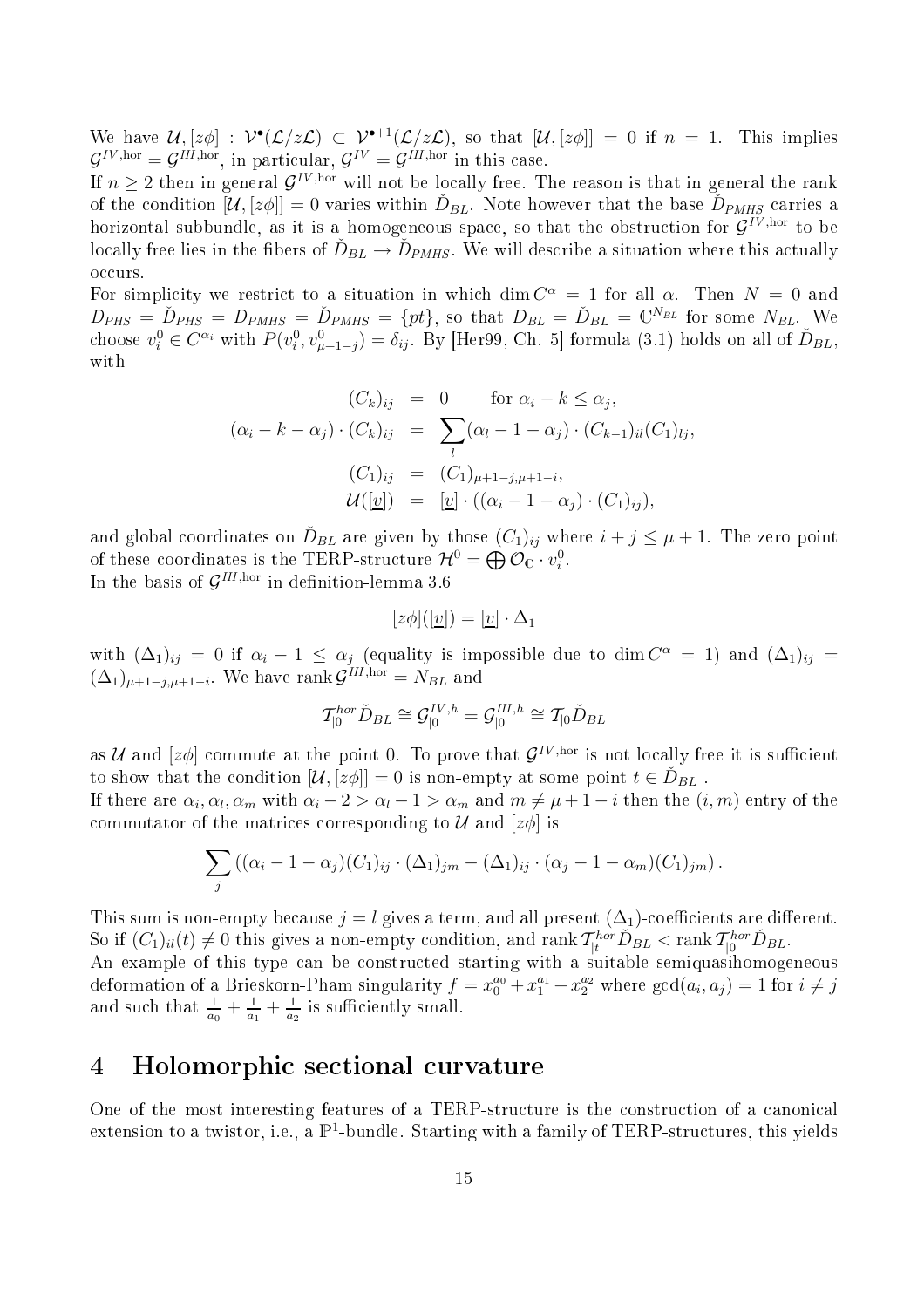a  $\mathcal{C}^{\infty}$ -family (which is actually real analytic) of twistors. Let us briefly recall how this is done (see [Her03] and [HS07] for more details).

Given a TERP-structure  $(H, H'_{\mathbb{R}}, \nabla, P, w)$ , define for any  $z \in \mathbb{C}^*$  the anti-linear involution

$$
\begin{array}{rcl}\n\tau: H_z & \longrightarrow & H_{1/\overline{z}} \\
s & \longmapsto & \nabla\text{-parallel transport of } \overline{z^{-w}s}\n\end{array}
$$

The image  $\tau(\mathcal{H}_0)$  of the germ of sections of  $\mathcal H$  at zero is contained in the germ  $(i(\mathcal{H}'))_{\infty}$ , where  $\widetilde{i}: \mathbb{C}^* \to \mathbb{P}^1 \setminus \{0\}.$  This defines an extension of H to infinity, which is a holomorphic  $\mathbb{P}^1$ -bundle, i.e., a twistor. We will denote it by  $\hat{H}$ . If  $\hat{H}$  is trivial, then we call the original TERP-structure pure. Moreover, in this case we can define a hermitian pairing h on  $H^0(\mathbb{P}^1, \hat{\mathcal{H}})$  by the formula  $h(a, b) := z^{-w} P(a, \tau b)$ . If this form is positive definite, then  $(H, H'_{\mathbb{R}}, \nabla, P, w)$  is called pure polarized. We only remark (this is discussed in detail in [Her03] and [HS07]) that if we start with a family of TERP-structures, then this extension procedure yields a real analytic family of twistors. Define

$$
\check{D}_{BL}^{pp} := \left\{ \mathcal{H} \in \check{D}_{BL} \, | \, \widehat{\mathcal{H}} \text{ is pure polarized } \right\}.
$$

One of the main results in  $[HS07]$ , namely, theorem 6.6 says that a regular singular TERPstructure is an element of  $D_{BL}$  iff it induces a nilpotent orbit, i.e. iff the pullback

$$
\pi_r^*(H, H'_{\mathbb{R}}, \nabla, P),
$$

where  $\pi_r : \mathbb{C} \to \mathbb{C}, z \mapsto r \cdot z$ , is a pure polarized TERP-structure for any  $r \in \mathbb{C}^*$  with  $|r|$ sufficiently small.

Such a pullback is then also an element of  $D_{BL}$ . Therefore the set  $\check{D}_{BL}^{pp}$  of all pure polarized TERP-structures in  $\check{D}_{BL}$  is non-empty, and it intersects  $D_{BL}$  nontrivially. The condition to be pure and polarized is open, so  $\check{D}_{BL}^{pp}$  is an open submanifold of  $\check{D}_{BL}$ .

There is no reason to expect  $\check{D}_{BL}^{pp} \subset D_{BL}$ , but the intersection  $\check{D}_{BL}^{pp} \cap D_{BL}$  seems to be most interesting for applications. If  $\overline{N} = 0$  then  $D_{PHS} = D_{PMHS}$  and moreover  $\overline{D}_{BL}^{pp} \cap D_{BL}$  contains a neighborhood of the zero section  $D_{PMHS} \hookrightarrow D_{BL}$ . The reason is that if  $N = 0$ , then the action by pullback  $\pi_r^*$  coincides with the good  $\mathbb{C}^*$ -action considered in [Her99, Theorem 5.6].

Performing the above construction on the whole classifying space  $\check{D}_{BL}$  yields an extension of the universal bundle  $\mathcal L$  to a real analytic family of twistors  $\hat{\mathcal L}$ , that is, a locally free  $\mathcal O_{\mathbb P^1}\mathcal C^{an}_{\check D_{BL}}$ module. Moreover, on the subspace  $\check{D}_{BL}^{pp}$  the sheaf of fibrewise global sections  $p_*\hat{\mathcal{L}}_{|\check{D}_{BL}^{pp}|}$  is by  $\det(\text{d}s)$  definition locally free over  $\mathcal{C}_{\tilde{D}_{BL}^{pp}}^{an}$  and comes equipped with a positive definite hermitian metric  $h$ . We will show that this induces positive definite hermitian metrics on the bundles  $\mathcal{G}^I, \ldots, \mathcal{G}^{IV}$ , restricted to  $\check{D}_{BL}^{pp}$ .  $BL^+$ 

Denote by  $\mathcal K$  the sheaf  $\mathcal C^{an}_{\check D^{pp}_{BL}}\otimes \mathcal L_{|\check D^{pp}_{BL}}$  and put  $\mathcal K^{sp}:=p_*\widehat {\mathcal L}_{|\check D^{pp}_{BL}}$ , then we have a hermitian metric  $h := z^{-w} P(-, \tau-)$  on the  $\widetilde{\mathcal{C}}^{an}_{\check{D}_{BL}^{pp}}$ -module  $\mathcal{K}^{sp}$ . We obtain a splitting

$$
k^{-1}K = \mathcal{K}^{sp} \oplus k^{-1}(z\mathcal{K})
$$

where  $k: \check{D}_{BL}^{pp} \hookrightarrow \mathbb{C} \times \check{D}_{BL}^{pp}, t \mapsto (0, t)$ . This yields

$$
\mathcal{C}_{\tilde{D}_{BL}^{pp}}^{an}\otimes k^{-1}\mathcal{G}^{I}=\mathcal{H}om_{k^{-1}\mathcal{O}_{\mathbb{C}}\mathcal{C}_{\tilde{D}_{BL}^{pp}}^{an}}\left(\mathcal{K}^{sp}\oplus k^{-1}(z\mathcal{K}),k^{-1}\left(\frac{z^{-n}\mathcal{K}}{\mathcal{K}}\right)\right)\cong
$$

$$
\mathcal{H}om_{\mathcal{C}_{\tilde{D}_{BL}^{pp}}^{an}}\left(\mathcal{K}^{sp},\oplus_{k=1}^{n}z^{-k}\mathcal{K}^{sp}\right)=\oplus_{k=1}^{n}\mathcal{H}om_{\mathcal{C}_{\tilde{D}_{BL}^{pp}}^{an}}\left(\mathcal{K}^{sp},z^{-k}\mathcal{K}^{sp}\right)\cong\left[\mathcal{E}nd_{\mathcal{C}_{\tilde{D}_{BL}^{pp}}^{an}}(\mathcal{K}^{sp})\right]^{n}
$$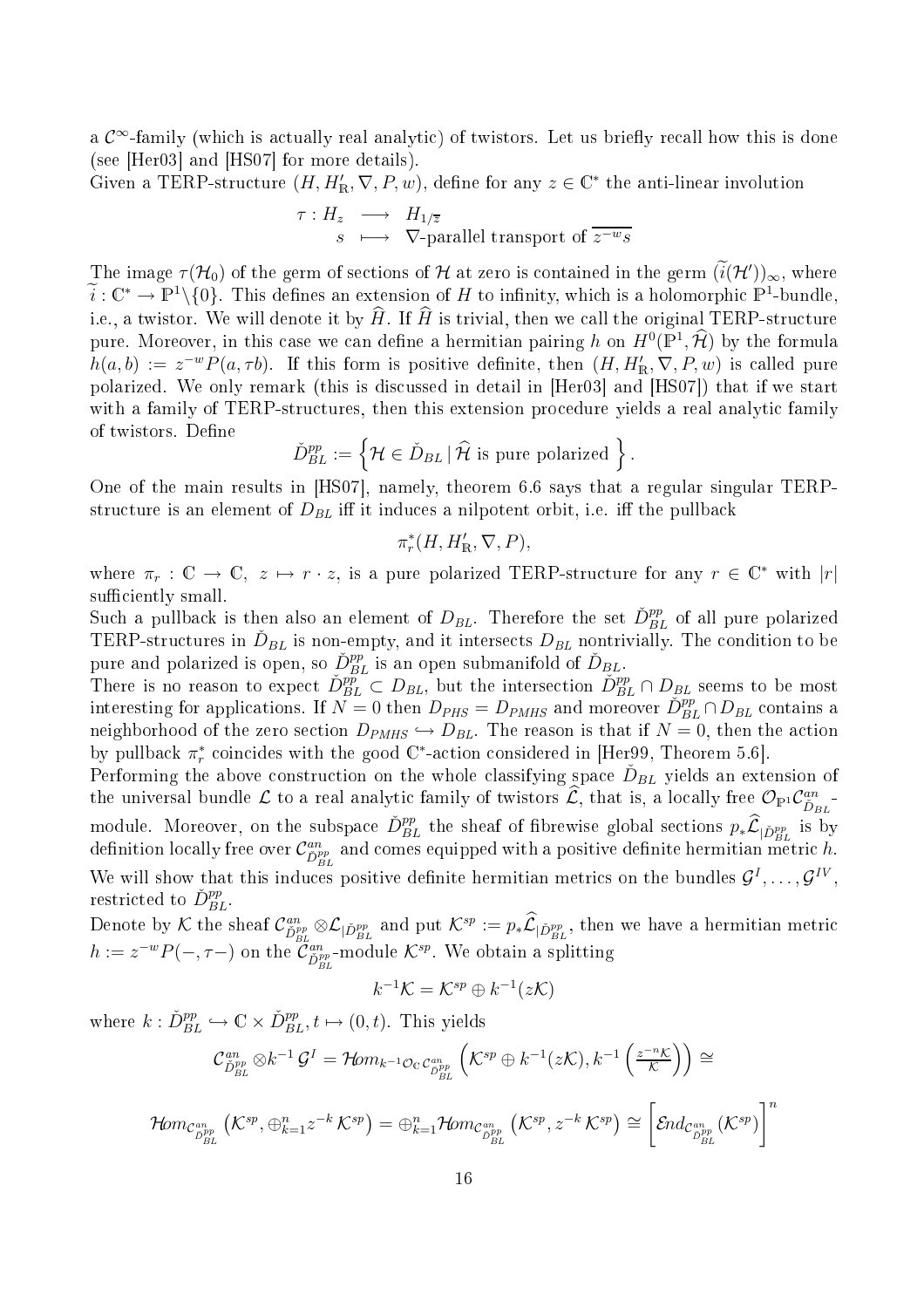We obtain a hermitian metric on  $\mathcal{E}nd_{\mathcal{C}_{D_{BL}}^{an}}(\mathcal{K}^{sp})$  (and its powers) by  $h(\phi, \phi') = Tr(\phi \cdot (\phi')^*),$ where  $(-)^*$  denotes the hermitian adjoint. This induces a metric on  $\mathcal{G}^I$  and by restriction on the subbundles  $\mathcal{G}^{II}$ ,  $\mathcal{G}^{III}$  and  $\mathcal{G}^{IV}$ . We denote these metrics by  $h^I, \ldots, h^{IV}$ . We remark that choosing any local basis  $\underline{u} \in M(1 \times n, \mathcal{K})$  of  $\mathcal K$  in a neighborhood of a point  $(0, t) \in \{0\} \times \check{D}_{BL}^{pp}$ yields a similar splitting

$$
k^{-1}K = K^{sp,\underline{u}} \oplus k^{-1}(zK)
$$
 and  $C^{an}_{\tilde{D}_{BL}^{pp}} \otimes \mathcal{G}^I \cong \left[\mathcal{E}nd_{\mathcal{C}_{\tilde{D}_{BL}}^{an}}(K^{sp,\underline{u}})\right]^n$ ,

where  $\mathcal{K}^{sp,\underline{u}} := \bigoplus_{i=1}^{\mu} \mathcal{C}_{\tilde{D}_{BL}}^{an} u_i$ . If <u>u</u> is a global basis of  $\widehat{\mathcal{L}}_{|\tilde{D}_{BL}}^{op}$ , then  $\mathcal{K}^{sp,\underline{u}} = \mathcal{K}^{sp}$ . If <u>u</u> happens to be holomorphic, i.e.,  $\underline{u} \in M(1 \times \mu, \mathcal{L})$ , then  $\mathcal{G}^I \cong \left[\mathcal{E}nd_{\mathcal{O}_{\tilde{D}_{BL}^{pp}}}(\mathcal{L}^{sp,\underline{u}})\right]^n$ , this isomorphism was also in section in section in section in the formula (3.8), we have the holomorphic ordinary to the figure  $\mathcal{S}$ obtain a basis of  $\mathcal{C}_{\check{D}_{BL}^{pp}}^{an}\otimes \mathcal{G}^I \cong$  $\sqrt{ }$  $\mathcal{E}\!nd_{\mathcal{C}_{\check{D}_{BL}^{pp}}}(\mathcal{K}^{sp,\underline{u}})$  $\mathcal{I}^n$ , namely,  $\underline{z} \otimes \underline{u}^* \otimes \underline{u} \in M(1 \times n\mu^2, \mathcal{C}_{\tilde{D}_{BL}^{pp}}^{an} \otimes \mathcal{G}^I)$ and any section  $\phi$  of  $\mathcal{C}^{an}_{\tilde{D}_{BL}^{pp}}\otimes\mathcal{G}^I$  is written in the basis  $\underline{z}\otimes\underline{u}^*\otimes\underline{u}$  as

$$
\phi = \sum_{\substack{k=1,\dots,n\\i,j=1,\dots,\mu}} (\Gamma_k)_{ji} z^{-k} \otimes u_i^* \otimes u_j = (\underline{z} \otimes \underline{u}^* \otimes \underline{u})(\sum_{k=1}^n e_k \otimes \Gamma_k^{vec})
$$

(remember that  $\underline{z} := (z^{-1}, \ldots, z^{-n})$ , that  $e_k \in M(n \times 1, \mathbb{C})$  is the k-th unit vector and that  $A^{vec}$  denotes the column vector of a matrix A as explained after formula (3.7)). Re
all the Kodaira-Spen
er map from lemma 3.5

$$
KS: \mathcal{T}_{\check{D}_{BL}^{pp}} \quad \hookrightarrow \quad \mathcal{G}^{I}
$$

$$
X \quad \longmapsto \quad [v \mapsto \nabla_{X}v]),
$$

which endows  $\mathcal{T}_{\check{D}_{BL}^{pp}}$  with a positive definite hermitian metric which we simply denote by  $h.$ BL Recall also that we denoted by  $\mathcal{T}_{\check{D}_{BL}^{pp}}^{hor}$  the coherent subsheaf of  $\mathcal{T}_{\check{D}_{BL}^{pp}}^{br}$  defined by  $\mathcal{T}_{\check{D}_{BL}^{pp}}^{hor}$  :=  $K S^{-1}(\mathcal{H} om_{\mathcal{O}_{\mathbf{C}\times \check{D}_{BL}^{pp}}}(\mathcal{H},\frac{z^{-1}\mathcal{H}}{\mathcal{H}})$  $\frac{H(H)}{\mathcal{H}}$ ), and that it is not locally free in general. However, it contains the zero section of  $T_{\check{D}_{BL}^{pp}} \to \check{D}_{BL}^{pp}$ , and we may consider the holomorphic sectional curvature of the metric h on vectors of  $T_{\tilde{D}_{BL}}^{hor} \setminus {\text{zero section}}$ . Let us briefly recall its the definition: Given any holomorphic bundle E on a complex manifold M and a positive definite hermitian metric h on E, there is a unique connection  $D: \mathcal{E} \to \mathcal{E} \otimes \mathcal{A}^1_M$  such that  $D(h) = 0$  and such that the  $(0, 1)$ part of D coincides with the operator defining the holomorphic structure of  $\mathcal{E}$ . D is called the Chern connection of  $(E, h)$ . Its curvature is by definition the section R of  $\mathcal{E}nd_{\mathcal{C}_M^{\mathrm{an}}}(\mathcal{C}_M^{\mathrm{an}}\otimes \mathcal{E})\otimes \mathcal{A}_M^{1,1}$ given by  $e \stackrel{R}{\mapsto} D^{(2)}(D(e))$ , here  $D^{(2)}$ :  $\mathcal{E} \otimes \mathcal{A}_M^1 \to \mathcal{E} \otimes \mathcal{A}_M^2$ ,  $D^{(2)}(e \otimes \alpha) = D(e) \wedge \alpha + s \otimes d\alpha$ . If  $E$  is the holomorphic tangent bundle of  $M$ , then the function

$$
\kappa: T_M \setminus \{ \text{zero section} \} \longrightarrow \mathbb{R}
$$
  

$$
\xi \longmapsto h(R(\xi, \overline{\xi})\xi, \xi) / h(\xi, \xi)^2
$$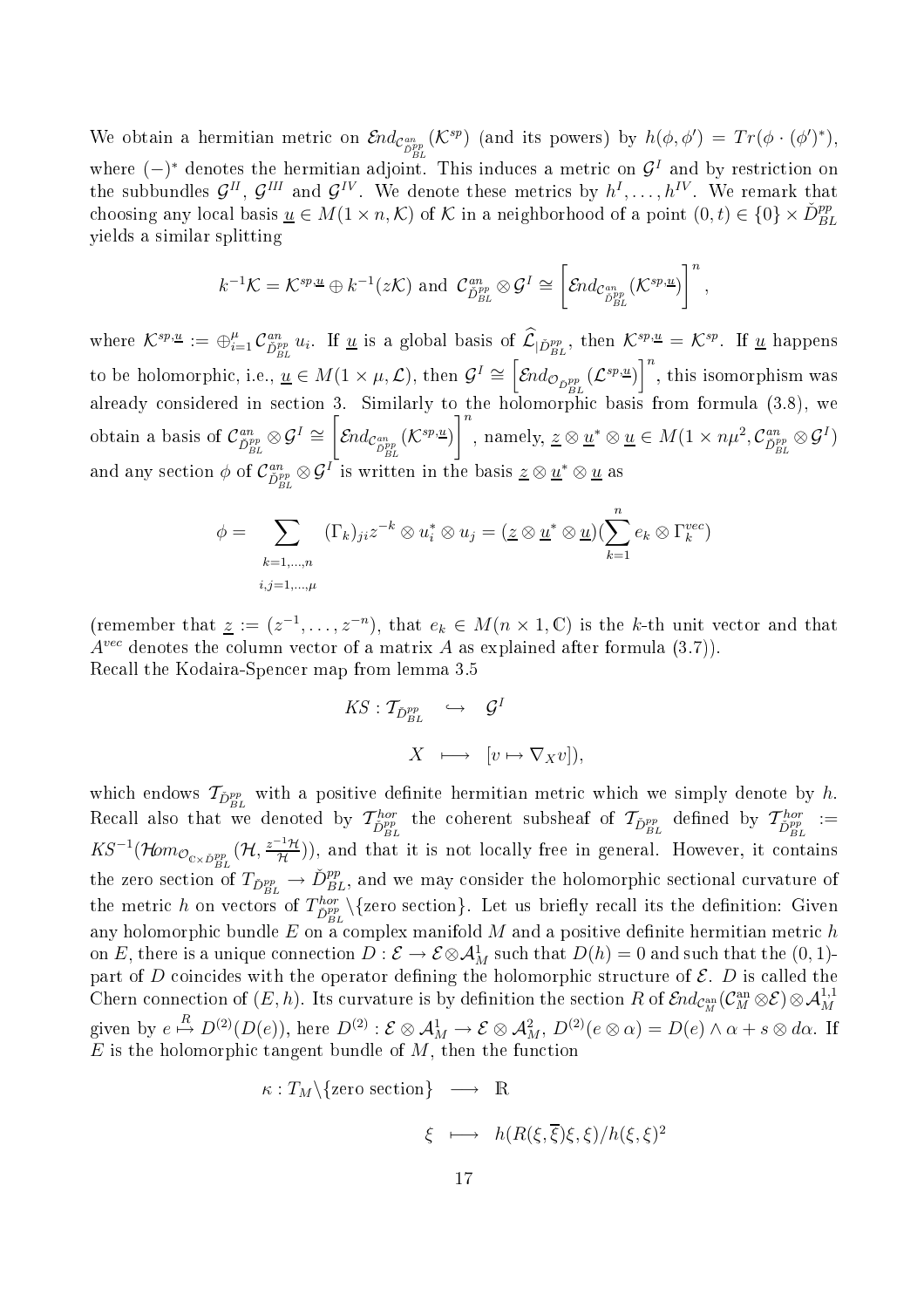is called the holomorphic sectional curvature of  $M$ . We are now able to state the main result of this section.

**Theorem 4.1.** The restriction of the holomorphic sectional curvature  $\kappa$  :  $T_{\check{D}_{BL}^{pp}}\backslash\{zero\text{-}section\} \to$  $\R$  to the (linear space associated to the) coherent subsheaf  $\mathcal{T}_{\check{D}_{BL}^{pp}}^{hor}$  is bounded from above by a negative real number.

Proof. First recall a formula for the curvature tensor of the Chern connection on an arbitrary bundle. Let, as before, E be a holomorphic vector bundle of rank  $\mu$  on a complex manifold M and  $h: \mathcal{E} \otimes \overline{\mathcal{E}} \to \mathcal{C}_M^{\text{an}}$  a positive definite hermitian metric. For a local holomorphic basis  $\underline{e} \in M(1 \times \mu, \mathcal{E}),$  put  $H := (h(\underline{e}^{tr}, \underline{e}))^{tr} \in M(\mu \times \mu, \mathcal{C}_M^{\text{an}}).$  The curvature R is linear, thus  $R(\underline{e}) = \underline{e}M_R$ , where  $M_R \in M(\mu \times \mu, \mathcal{A}_M^{1,1})$ . It is well known (see, e.g., [CMSP03, lemma 11.4]) that

$$
M_R = H^{-1}\overline{\partial}\partial H - H^{-1}\overline{\partial}(H) \wedge H^{-1}\partial H.
$$

In particular, for any holomorphic vector field  $X \in \mathcal{T}_M$ , we have

$$
M_R(X,\overline{X}) = -H^{-1}(\overline{X}X)(H) + H^{-1}\overline{X}(H)H^{-1}X(H) \in M(\mu \times \mu, \mathcal{C}_M^{\text{an}}).
$$

If at a point  $x \in M$ ,  $H(x) = Id$ , then  $M_R(X, \overline{X})(x) = \overline{X}(H)(x)X(H)(x) - (\overline{X}X)(H)(x)$ , or, if we write  $\xi := X(x)$ , then

$$
M_R(X, \overline{X})(x) = \overline{\xi}(H)\xi(H) - (\overline{X}X)(H)(x).
$$
\n(4.1)

This formula will allow a very significant simplification of the calculations. Let  $t \in \tilde{D}_{BL}^{pp}$ , and let  $\xi \in T_t^{hor}(\check{D}_{BL}^{pp})$  be any vector with  $\xi \neq 0$ . Choose local holomorphic coordinates  $(t_1,\ldots,t_{\dim(\check{D}_{BL}^{pp}}))$  centered at t such that  $(\partial_{t_1})_{|t}=\xi$ . Although we are interested in the curvature tensor  $R^{IV}$  of the bundle  $\mathcal{G}_{|\check{D}_{BL}^{pp}\,}^{IV}$  (which is isomorphic to  $\mathcal{T}_{\check{D}_{BL}^{pp}}$ ), our first aim is to give an expression for the matrix  $M_R(\partial_{t_1}, \overline{\partial}_{t_1})(t)$  which represents  $R^I(\partial_{t_1}, \overline{\partial}_{t_1})(x) \in \mathcal{E}nd_{\mathbb{C}}(\mathcal{G}_{|t}^I)$  with respect to a holomorphic basis in a neighborhood of t. This basis is induced from a holomorphic basis of  $\mathcal L$  near  $(0,t)$ , which is obtained as follows: choose a basis  $\underline{v}^0 \in M(1 \times \mu, \mathcal L_{|\mathbb C \times \{t\}})$  of  $\mathcal{L}_{|\mathbb{C}\times\{t\}}$  such that  $P((\underline{v}^0)^{tr}, \underline{v}^0) = \mathbb{1}_{\mu}$  and  $\tau(\underline{v}^0) = \underline{v}^0$ . Then define

$$
\underline{v} := \underline{v}^0 \left( \mathbb{1}_{\mu} + \sum_{k=1}^n z^{-k} C_k \right) \in M(1 \times \mu, \mathcal{L})
$$

to be the extension provided by lemma 3.2. It still satisfies  $P(\underline{v}^{tr}, \underline{v}) = \mathbb{1}_{\mu}$ , but not necessarily  $\tau(\underline{v}) = \underline{v}$ . Write  $KS(\xi) = \sum_{k,i,j} (\Delta_k)_{ji} (z^{-k} \otimes (v_i^{(0)}))$  $(v^{(0)}_i)^* \otimes v^{(0)}_j$  $j^{(0)}$ ) (i.e.  $\Delta_k \in M(\mu \times \mu, \mathbb{C})$ ), then it follows from  $\xi \in T_t^{hor}(\check{D}_{BL}^{pp})$  that  $(\Delta_k) = 0$  for all  $k > 1$ . Moreover, as  $\kappa(\partial_{t_1}) = (\underline{v} \mapsto$  $\underline{v}(\sum_{k=1}^n z^{-k}\partial_{t_1}C_k)$ , we conclude that  $\xi(C_1) = \Delta_1$  and  $\xi(C_k) = \Delta_k = 0$  for  $k > 1$ . The matrices  $H:=[h^I((\underline{z}\otimes \underline{v}^*\otimes \underline{v})^{tr},\underline{z}\otimes \underline{v}^*\otimes \underline{v})]^{tr}$  and  $M(\partial_{t_1},\overline{\partial}_{t_1})$  are elements of  $M(\mu\times \mu,\mathcal{C}_{\check{D}_{BL}^{pp}}^{an}),$  so that we conclude from formula (4.1) that  $M(\partial_{t_1},\partial_{t_1})(x)$  can obtained from the image of  $H$  under the reduction map  $M(\mu \times \mu, C_{\tilde{D}_{BL}}^{an}) \to M(\mu \times \mu, \mathcal{Q})$ , where  $\mathcal{Q} := C_{\tilde{D}_{BL}}^{an}/(t_1^2, \overline{t}_1^2)$  $\overline{1}^2$ ,  $t_j$ ,  $\overline{t}_j$ )<sub>j>1</sub>. In order to keep the notation simple, we still call this reduction  $H$ . Moreover, it is clear that this reduced matrix H may be calculated from the image of the basis <u>v</u> under the map  $\mathcal{K} \to \mathcal{K} \otimes \mathcal{Q}$ , where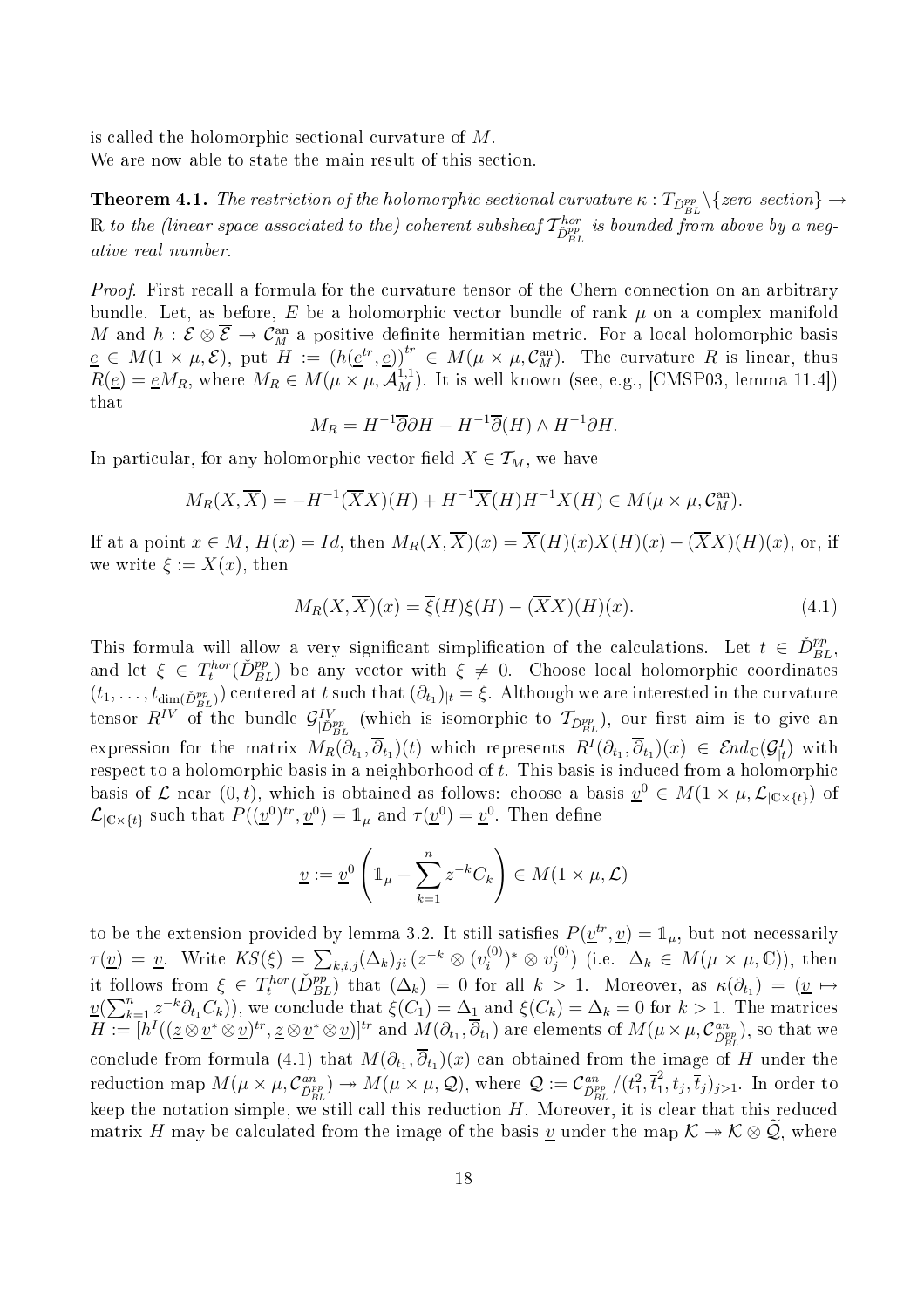$\widetilde{\mathcal{Q}}:=\mathcal{O}_{\mathbb{C}}\, \mathcal{C}^{an}_{\check{D}_{BL}^{pp}}/(t_{1}^{2},\overline{t}_{1}^{2})$  $\{a_1, t_j, \overline{t}_j\}_{j>1}$ . Again we denote this image by <u>v</u>. All subsequent calculations take place in either Q or Q. In particular, we have  $C_1 = t_1 \Delta_1$  and  $C_k = 0$  for  $k > 1$  in Q. This implies  $\underline{v} = \underline{v}^{(0)}(\mathbb{1}_{\mu} + z^{-1}C_1)$  and  $\mathbb{1}_{\mu} = P(\underline{v}^{tr}, \underline{v}) = (\mathbb{1}_{\mu} + z^{-1}C_1)^{tr}P((\underline{v}^{0})^{tr}, \underline{v}^{0})(\mathbb{1}_{\mu} - z^{-1}C_1) =$  $(1<sub>\mu</sub> + z<sup>-1</sup>(C<sub>1</sub><sup>tr</sup> - C<sub>1</sub>))$  so that  $C<sub>1</sub><sup>tr</sup> = C<sub>1</sub>$ . Consider the base change given by  $\underline{w} := \underline{v}(\mathbb{1}_{\mu} + \frac{1}{2})$  $\frac{1}{2}[\overline{C}_1, C_1] + z\overline{C}_1$ ). It follows from  $P(\underline{v}^{tr}, \underline{v}) = \mathbb{1}_{\mu}$ ,  $\overline{C}_1^{tr} = \overline{C}_1$  and  $[\overline{C}_1, C_1]^{tr} = -[\overline{C}_1, C_1]$  that  $P(\underline{w}^{tr}, \underline{w}) = \mathbb{1}_{\mu}$ . Moreover, as

$$
\underline{w} = \underline{v}^{(0)} \left( 1_{\mu} + z \overline{C}_1 + z^{-1} C_1 + \frac{1}{2} (\overline{C}_1 C_1 + C_1 \overline{C}_1) \right),
$$

we also have  $\tau(\underline{w}) = \underline{w}$ . It is a simple calculation to show that the inverse base change is given by

$$
\underline{v} := \underline{w} \cdot (\mathbb{1}_{\mu} - \frac{1}{2}[\overline{C}_1, C_1] - z\overline{C}_1)
$$

We obtain an induced base change on  $\mathcal{G}^I$ , given by  $\left(\mathbb{1}_{\mu}-\frac{1}{2}\right)$  $\frac{1}{2}[\overline{C}_1, C_1] - z\overline{C}_1)^{tr}$ <sup>-1</sup> $\otimes$  (1<sub>µ</sub>- $\frac{1}{2}$  $\frac{1}{2}[C_1, C_1]$  $z\overline{C}_1$ ), i.e.:

$$
\underline{z} \otimes \underline{v}^* \otimes \underline{v} = (\underline{z} \otimes \underline{w}^* \otimes \underline{w}) \cdot \left[ \mathbb{1}_n \otimes ((\mathbb{1}_{\mu} - \frac{1}{2}[\overline{C_1}, C_1] - z\overline{C_1})^{-1})^{tr} \otimes (\mathbb{1}_{\mu} - \frac{1}{2}[\overline{C_1}, C_1] - z\overline{C_1}) \right] =
$$
  

$$
\underline{z} \otimes \underline{w}^* \otimes \underline{w} \cdot \left( \underbrace{\mathbb{1}_n \otimes (\mathbb{1}_{\mu} \otimes \mathbb{1}_{\mu} - \frac{1}{2}(\mathbb{1}_{\mu} \otimes [\overline{C_1}, C_1] + [\overline{C_1}, C_1] \otimes \mathbb{1}_{\mu})) + N_z \otimes (\overline{C_1} \otimes \mathbb{1}_{\mu} - \mathbb{1}_{\mu} \otimes \overline{C_1})}{=:X} \right),
$$

here

$$
N_z = \begin{pmatrix} 0 & 1 & \dots & & 0 \\ 0 & 0 & 1 & \dots & 0 \\ & & \vdots & & \\ 0 & 0 & \dots & 0 & 1 \\ 0 & 0 & & \dots & 0 \end{pmatrix}.
$$

Now we have

$$
H = [h^I((\underline{z} \otimes \underline{v}^* \otimes \underline{v})^{tr}, \underline{z} \otimes \underline{v}^* \otimes \underline{v})]^{tr} = [X^{tr}h^I((\underline{z} \otimes \underline{w}^* \otimes \underline{w})^{tr}, \underline{z} \otimes \underline{w}^* \otimes \underline{w})\overline{X}]^{tr}
$$
  
=  $\overline{X}^{tr}X = \mathbf{1}_n \otimes (\mathbf{1}_\mu \otimes \mathbf{1}_\mu - \mathbf{1}_\mu \otimes [\overline{C_1}, C_1] - [\overline{C_1}, C_1] \otimes \mathbf{1}_\mu) + (N_z)^{tr} \otimes (C_1 \otimes \mathbf{1}_\mu - \mathbf{1}_\mu \otimes C_1)$   
+  $N_z \otimes (\overline{C_1} \otimes \mathbf{1}_\mu - \mathbf{1}_\mu \otimes \overline{C_1}) + \mathbf{1}_{n-1} \otimes (C_1 \overline{C_1} \otimes \mathbf{1}_\mu + \mathbf{1}_\mu \otimes C_1 \overline{C_1} - \overline{C_1} \otimes C_1 - C_1 \otimes \overline{C_1})$ 

where  $\mathbb{1}_{n-1} = N_z^{tr} \cdot N_z = \text{diag}(0, 1, \dots, 1)$ . The next step is to invoke formula (4.1) to obtain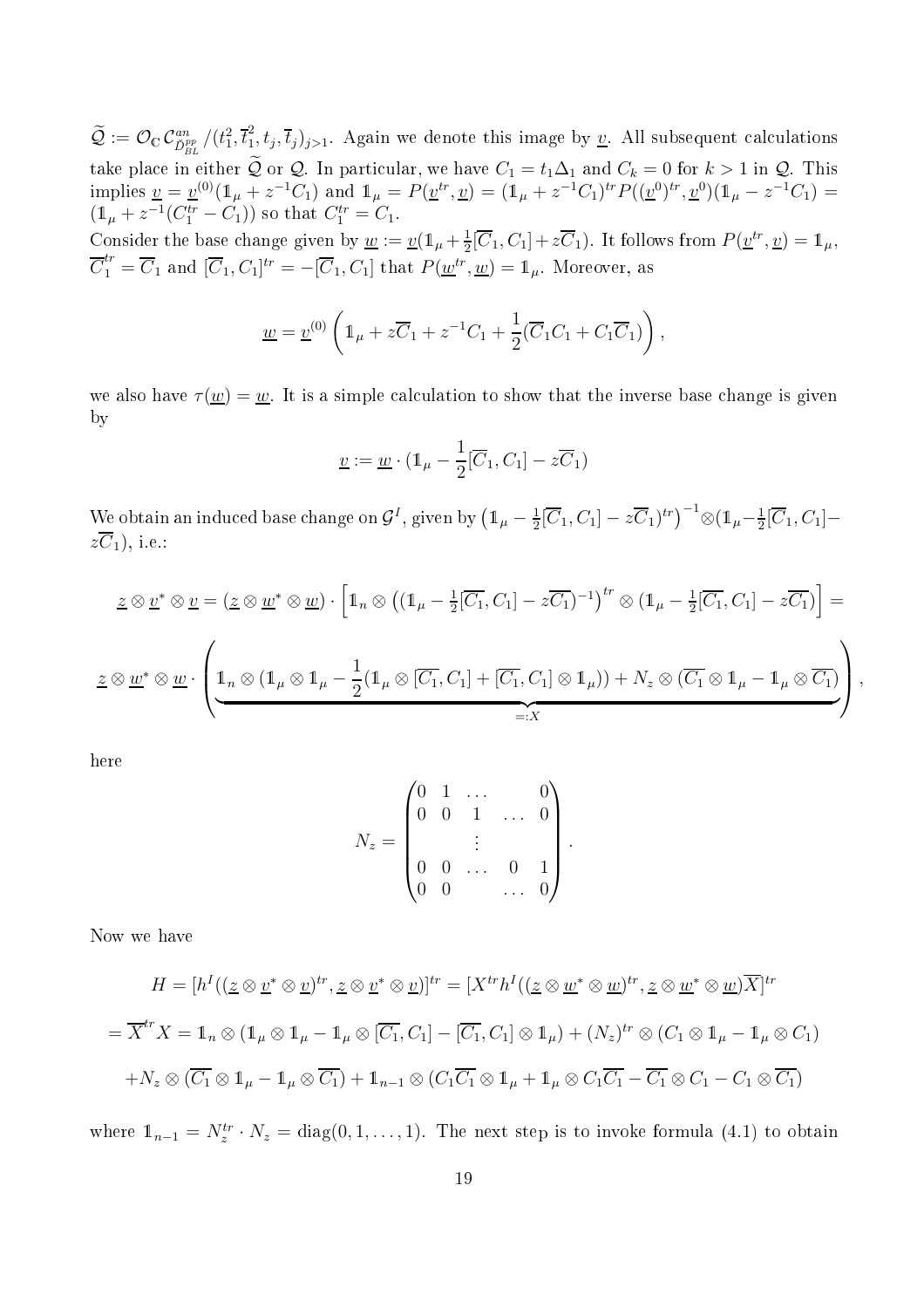the matrix  $M_R(\partial_{t_1}, \partial_{t_1})(x)$ . Using  $C_1 = t\Delta_1$ , we get

$$
\overline{\xi}(H) = N_z \otimes (\overline{\Delta}_1 \otimes 1_{\mu} - 1_{\mu} \otimes \overline{\Delta}_1),
$$
  
\n
$$
\xi(H) = N_z^{tr} \otimes (\Delta_1 \otimes 1_{\mu} - 1_{\mu} \otimes \Delta_1),
$$
  
\n
$$
(\overline{\partial}_{t_1} \partial_{t_1}(H))(x) = -1_n \otimes (1_{\mu} \otimes [\overline{\Delta}_1, \Delta_1] + [\overline{\Delta}_1, \Delta_1] \otimes 1_{\mu}) +
$$
  
\n
$$
1_{n-1} \otimes (\Delta_1 \overline{\Delta_1} \otimes 1_{\mu} + 1_{\mu} \otimes \Delta_1 \overline{\Delta_1} - \overline{\Delta_1} \otimes \Delta_1 - \Delta_1 \otimes \overline{\Delta_1}),
$$
  
\n
$$
M_R(\xi, \overline{\xi}) = 1_n \otimes (1_{\mu} \otimes [\overline{\Delta}_1, \Delta_1] + [\overline{\Delta}_1, \Delta_1] \otimes 1_{\mu})
$$
  
\n
$$
=:S
$$
  
\n
$$
-1_{n-1} \otimes (\Delta_1 \overline{\Delta}_1 \otimes 1_{\mu} + 1_{\mu} \otimes \Delta_1 \overline{\Delta}_1 - \overline{\Delta_1} \otimes \Delta_1 - \Delta_1 \otimes \overline{\Delta_1})
$$
  
\n
$$
+1'_{n-1} \otimes (\overline{\Delta}_1 \Delta_1 \otimes 1_{\mu} + 1_{\mu} \otimes \overline{\Delta}_1 \Delta_1 - \overline{\Delta_1} \otimes \Delta_1 - \Delta_1 \otimes \overline{\Delta_1}),
$$
  
\n
$$
=:R
$$

where  $\mathbb{1}'_{n-1} = N_z \cdot N_z^{tr} = \text{diag}(1, \ldots, 1, 0)$ . What we are really interested in is to give a closed formula for the expression  $h^I(R(\xi, \overline{\xi}) K S(\xi), K S(\xi))$ . As  $K S(\xi) = \sum_{i,j} (\Delta_1)_{j,i} (z^{-1} \otimes (v_i^{(0)}))$  $(v^{(0)}_i)^*\otimes v^{(0)}_j$  $\binom{0}{j}$ and  $h^I((\underline{z}\otimes \underline{v}^*\otimes \underline{v})^{tr},(\underline{z}\otimes \underline{v}^*\otimes \underline{v}))=\mathbb{1}_n\otimes h((\underline{v}^*)^{tr},\underline{v}^*)\otimes h(\underline{v}^{tr},\underline{v}),$  we obtain that

$$
h^I(R(\xi, \overline{\xi}) KS(\xi), KS(\xi)) =
$$
  

$$
h^I((z^{-1} \otimes (\underline{v}^{(0)})^* \otimes \underline{v}^{(0)})(R+S)(\Delta_1)^{vec})^{tr}, (z^{-1} \otimes (\underline{v}^{(0)})^* \otimes \underline{v}^{(0)})(\Delta_1)^{vec}) =
$$
  

$$
(S \cdot (\Delta_1)^{vec})^{tr} (\mathbb{1}_{\mu} \otimes \mathbb{1}_{\mu})(\overline{\Delta_1})^{vec} = ((([\overline{\Delta}_1, \Delta_1], \Delta_1])^{vec})^{tr} (\overline{\Delta}_1)^{vec} = \mathrm{Tr}([[\overline{\Delta}_1, \Delta_1], \Delta_1] \cdot \overline{\Delta}_1^{tr})
$$
  

$$
= -\mathrm{Tr}([\Delta_1, [\overline{\Delta}_1, \Delta_1]] \cdot \overline{\Delta}_1^{tr}) = -\mathrm{Tr}([\Delta_1, \overline{\Delta}_1], [\overline{\Delta}_1, \overline{\Delta}_1]^{tr})
$$

The last computation uses formula (3.7) and the fact that  $R \cdot (\Delta_1)^{vec} = [[\Delta_1, \Delta_1], \overline{\Delta}_1] = 0.$ It is well known that the curvature decreases on subbundles, see, e.g.,  $[Sch73, Iemma (7.14)],$ thus we obtain the following estimate:

$$
h^{IV}(R^{IV}(\xi,\overline{\xi})\,KS(\xi),KS(\xi)) \leq h^{I}(R^{I}(\xi,\overline{\xi})\,KS(\xi),KS(\xi)).
$$

This implies that the holomorphic sectional curvature  $\frac{h^{IV}(R^{IV}(\xi,\overline{\xi})\xi,\xi)}{h^{12}(\xi,\xi)}$  $h^2(\xi,\xi)$  is smaller than or equal to

$$
-\frac{\operatorname{Tr}([\Delta_1,\overline{\Delta}_1],\overline{[\Delta_1,\overline{\Delta}_1]}^{tr})}{\operatorname{Tr}(\Delta_1\cdot\overline{\Delta}_1^{tr})^2}
$$

 $\text{As } \xi \in T_t^{\text{hor}}(\check{D}_{BL}^{\text{pp}}), \text{ i.e., } \text{KS}(\partial_{t_1}) \in \mathcal{G}^{IV} \subset \mathcal{G}^{III}, \text{ the morphism } \text{KS}(\partial_{t_1}) : \mathcal{L} \to z^{-1}\mathcal{L}/\mathcal{L} \text{ respects}$ the V-filtration, and  $[z\, KS(\partial_{t_1})] \in \mathcal{E}nd_{\mathcal{O}_{\tilde{D}_{BL}^{pp}}}(\mathcal{L}/z\mathcal{L})$  shifts the (induced) V-filtration by one. By definition,  $\Delta_1$  is the matrix representing  $[z^LKS(\xi)] \in \mathcal{E}nd_{\mathbb{C}}((\mathcal{L}/z\mathcal{L})_{(0,t)})$  with respect to the basis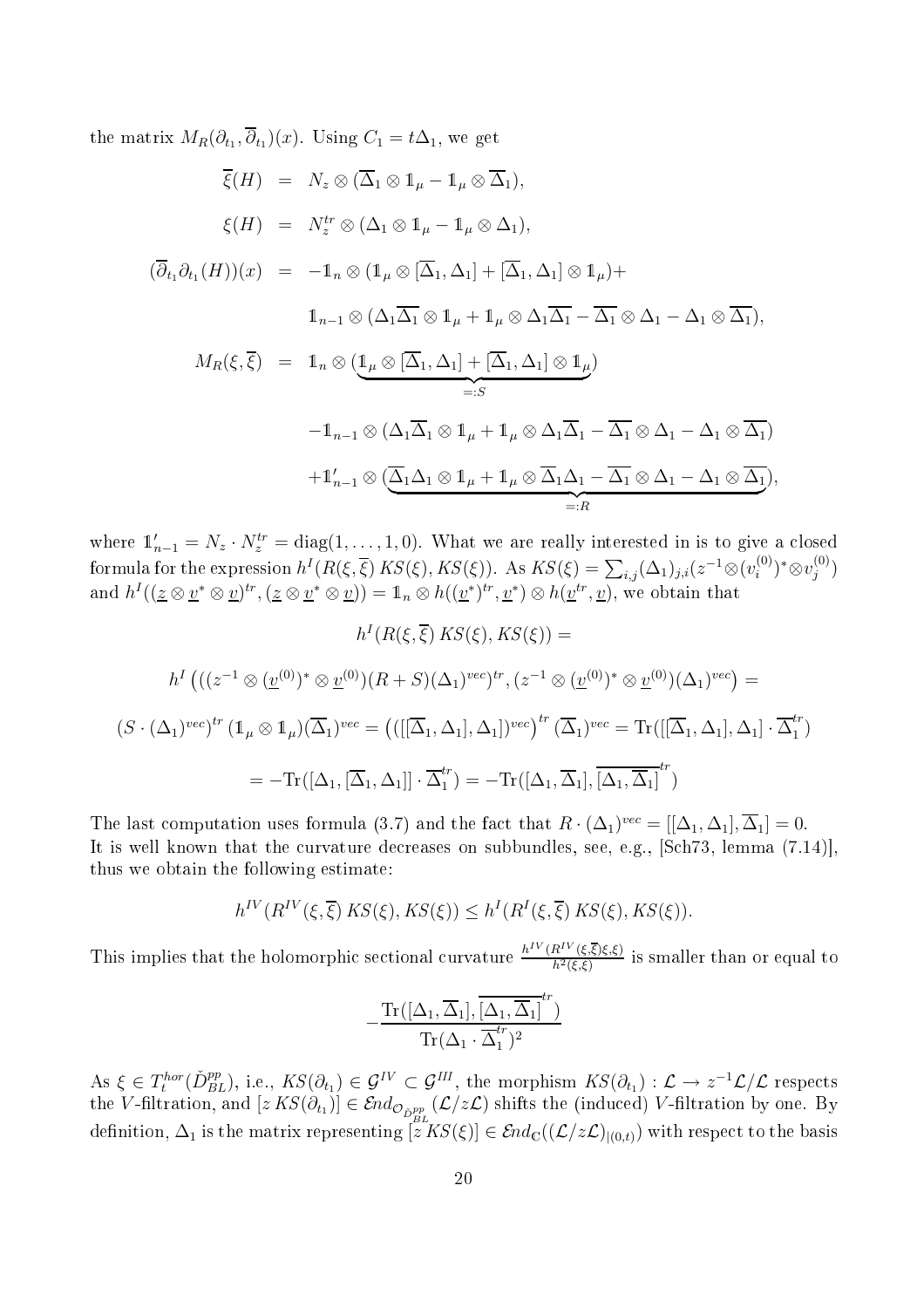v, which shows that it is nilpotent. Lemma 4.2 then proves that the value of  $-\frac{\text{Tr}([\Delta_1,\overline{\Delta}_1], \overline{[\Delta_1,\overline{\Delta}_1]}^{tr})}{\text{Tr}(\Delta_1 \cdot \overline{\Delta}_1^{tr})^2}$  $\text{Tr}(\Delta_1 \cdot \overline{\Delta}_1^{tr})^2$ and thus of the holomorphic sectional curvature on  $T^{hor}_{\check D^{pp}_{BL}} \backslash \{\text{zero section}\}$  is bounded from above by a negative real number.

# Lemma 4.2. Fix  $\mu \in \mathbb{N}$ .

1. Consider a matrix  $A \in M(\mu \times \mu, \mathbb{C})$  which is symmetric and nilpotent. Then

$$
[A,\overline{A}] = 0 \iff A = 0.
$$

2. The map

 $\varphi: \big\{ A \in M(\mu \times \mu, \mathbb{C}) \backslash \{0\} \quad | \quad A \text{ is symmetric and nilpotent} \big\} \longrightarrow \mathbb{R},$ 

$$
A \mapsto \frac{-\operatorname{Tr}\left(\left[A,\overline{A}\right]\cdot\overline{\left[A,\overline{A}\right]}^{tr}\right)}{\operatorname{Tr}\left(A\cdot\overline{A}^{tr}\right)^{2}}
$$

is bounded from above by a negative number.

- *Proof.* 1.  $\Re(A)$  and  $\Im(A)$  are real symmetric matrices and thus diagonalizable.  $[A, \overline{A}] = 0$ is equivalent to  $[\Re(A), \Im(A)] = 0$  and to the simultaneous diagonalizability of  $\Re(A)$  and  $\Im(A)$ . In that case also A is diagonalizable. As A is nilpotent, it vanishes.
	- 2. The image of the map  $\varphi$  does not change when we restrict  $\varphi$  to the subset

$$
\{A \in M(\mu \times \mu, \mathbb{C}) \mid A \text{ is symmetric and nilpotent and } \text{Tr}(A \cdot \overline{A}^{tr}) = 1\}.
$$

This set is compact, its image is contained in  $\mathbb{R}^-$ ,  $\varphi$  is continuous so that the image is compact and therefore  $\text{Im}(\varphi)$  has a strictly negative upper bound.

$$
\Box
$$

In the remaining part of this section, we outline some rather direct consequences of the above curvature calculations. They are close in spirit to the work of Griffiths and Schmid on the classifying spaces of Hodge structures ([GS69, GS75]). The key tool is the following result. Let us call a holomorphic map  $\phi: M \to \check{D}_{BL}^{pp}$  horizontal if  $d\phi(\mathcal{T}_M) \subset \phi^* \mathcal{T}_{\check{D}_{BL}^{pp}}^{hor}$ , where  $d\phi: \mathcal{T}_M \to \emptyset$  $\phi^* \mathcal{T}_{\check{D}_{BL}^{pp}}$  is the derivative of  $\phi$ .

# **Proposition 4.3.** 1. Write  $\Delta$  for the open unit disc in  $\mathbb C$  and let  $\phi : \Delta \to \check{D}_{BL}^{pp}$  be a horizontal map. Denote by

$$
\omega_{\Delta} := \frac{1}{(1 - |r|^2)^2} dr \wedge d\overline{r}
$$

the (metric) (1, 1)-form associated to the Poincaré metric on  $\Delta$  and similarly by  $\omega_h$  the form associated to the metric h on  $T_{\check{D}_{BL}^{pp}}$  defined above. Then the following inequality holds

$$
c\phi^*\omega_h \leq \omega_\Delta
$$

for some  $c \in \mathbb{R}_{>0}$  meaning that  $\omega_{\Delta} - c\phi^* \omega_h$  is a positive semi-definite form.

 $\Box$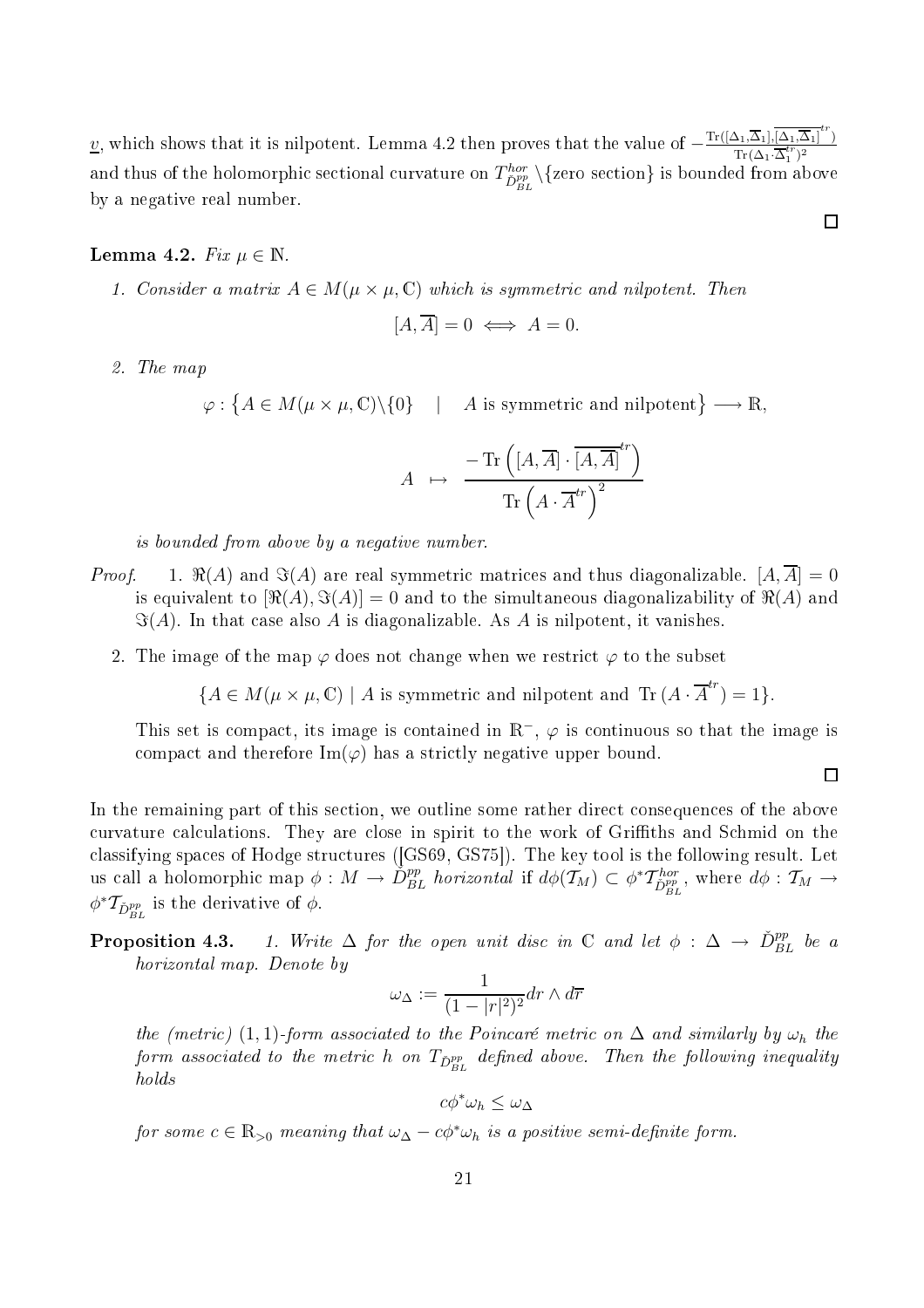2. Let now M be any complex manifold and  $\phi: M \to \check{D}_{BL}^{pp}$  a horizontal map. Then  $\phi$  is distance-decreasing with respect to the (suitably normalized) distance  $d_h$  on  $\check{D}_{BL}^{pp}$  induced by h and the Kobayashi pseudo-distance on M.

*Proof.* The proof of the first part is well-known and uses Ahlfors' lemma (see, e.g.,  $[CMSP03, ]$ 13.4.). The second part is an immediate consequence.  $\Box$ 

The following rather obvious lemma shows how to apply the above omputations to the study of period mappings.

**Lemma 4.4.** Let H underly a variation of pure polarized, regular singular TERP-structures on M with constant spectral numbers. Let  $\pi : \overline{M} \to M$  be the universal cover. We obtain a period mapping

$$
\phi : \widetilde{M} \longrightarrow \check{D}_{BL}^{pp}
$$

by associating to  $\widetilde{x} \in \widetilde{M}$  the TERP-structure  $H_{\vert \mathbb{C} \times {\lbrace \pi(x) \rbrace}} \in \check{D}_{BL}^{pp}$ . Then we have  $d\phi(\mathcal{T}_{\widetilde{M}}) \subset \mathcal{T}_{B}$  $\phi^*{\cal T}^{hor}_{\check D^{pp}_{BL}},$  i.e.,  $\phi$  is horizontal.

*Proof.* The pullback of the universal bundle  $(\mathcal{L}, \nabla)$  under the map  $id \times \phi : \mathbb{C} \times \widetilde{M} \to \mathbb{C} \times \widetilde{D}_{BL}$  is isomorphic to  $(\mathcal{H}, \nabla)$ . By definition, for a variation of TERP-structures, the sheaf H is stable under  $z\nabla_X$  for any  $X \in (p')^{-1}\mathcal{T}_{\widetilde{M}}$  (where  $p' : \mathbb{C} \times M \to M$ ), and not only under  $z^n \nabla_X$  as it is the case for  $\mathcal{L}$ . Therefore,

$$
(id \times \phi)^{*}(z\nabla_{d\phi(X)})\mathcal{L} = (z\nabla_{X})(id \times \phi)^{*}\mathcal{L} \subset (id \times \phi)^{*}\mathcal{L}.
$$

This implies that  $KS(d\phi(\mathcal{T}_{\widetilde{M}}))$  is contained in  $\mathcal{H}om_{\mathcal{R}}(\mathcal{L}, z^{-1}\mathcal{L}/\mathcal{L})$ , so that by definition  $Im(d\phi) \subset \phi^* \mathcal{T}_{\text{sym}}^{hor}$ .  $\phi^* T^{hor}_{\check D^{pp}_{BL}}.$ 

As an example of possible applications we give the following rigidity result similar to the one for variations of Hodge structures.

**Corollary 4.5.** Let  $(H, H'_{\mathbb{R}}, \nabla, P, w)$  be a variation of pure polarized regular singular TERPstructures on  $\mathbb{C}^m$  with constant spectral numbers. Then the variation is trivial, i.e., the corresponding map  $\phi: \mathbb{C}^m \to \check{D}_{BL}^{pp}$  is constant or, in other words,  $\mathcal H$  is stable under  $\nabla$ .

Proof. The last lemma and the second point of proposition 4.3 show that the period map  $\phi: \mathbb{C}^m \to \check{D}_{BL}^{pp}$  satisfies  $d_{\mathbb{C}^m}(x,y) \geq d_h(\phi(x),\phi(y)),$  where  $d_{\mathbb{C}^m}$  is the Kobayashi pseudo-distance on  $\mathbb{C}^m$  and  $x, y \in \mathbb{C}^m$ . It is known that  $d_{\mathbb{C}^m} = 0$ , on the other hand,  $d_h$  is a true distance, so that  $\phi$  is necessarily constant.  $\Box$ 

Let us finish this paper by pointing out that the above construction has an a priori unpleasant feature: the metric space  $\check{D}_{BL}^{pp}$  is not complete in general. We will give a concrete example showing this phenomenon. We will not carry out all details of the computations which are rather lengthy.

Consider the following topological data: Let  $H_{\mathbb{R}}^{\infty}$  be a three-dimensional real vector space,  $H^{\infty} := H^{\infty}_{\mathbb{R}} \otimes \mathbb{C}$  its complexification and choose a basis  $H^{\infty} = \bigoplus_{i=1}^{3} \mathbb{C} A_i$  such that  $\overline{A}_1 = A_3$ and  $A_2 \in H^{\infty}_{\mathbb{R}}$ . Moreover, choose a real number  $\alpha_1 \in (-3/2, -1)$ , put  $\alpha_2 := 0$ ,  $\alpha_3 := -\alpha_1$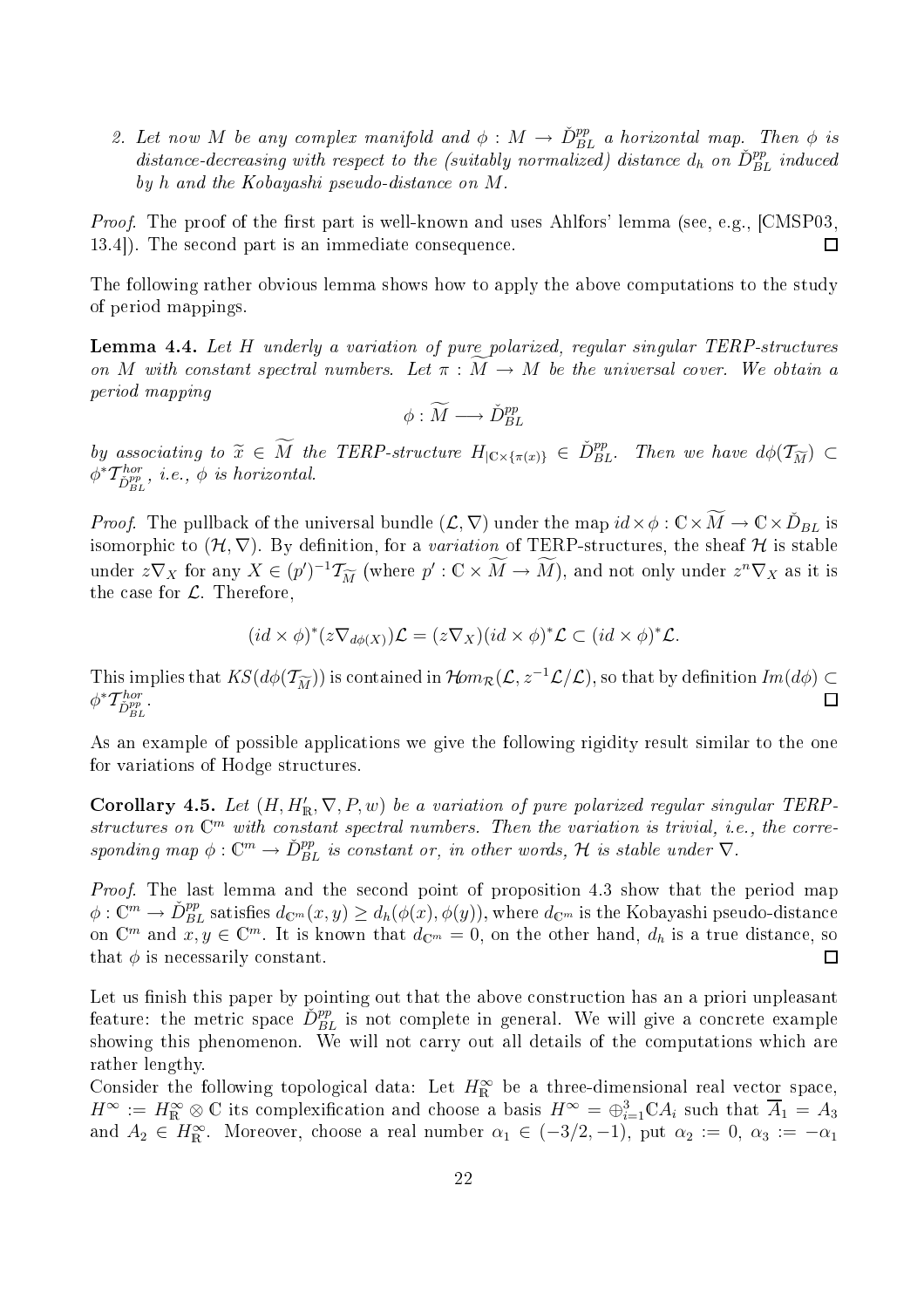and let  $M \in Aut(H_{\mathbb{C}}^{\infty})$  be given by  $M(\underline{A}) = \underline{A} \cdot diag(\lambda_1, \lambda_2, \lambda_3)$  where  $\underline{A} := (A_1, A_2, A_3)$  and  $\lambda_i := e^{-2\pi i \alpha_i}$ . Putting

$$
\{0\} = F_0^2 \subsetneq F_0^1 := \mathbb{C}A_1 \subsetneq F_0^0 := \mathbb{C}A_1 \oplus \mathbb{C}A_2 = F_0^{-1} \subsetneq F_0^{-2} := H^\infty
$$

defines a sum of pure Hodge structures of weights 0 and  $-1$  on  $H_1^{\infty}$  and  $H_{\neq 1}^{\infty}$ . A polarizing form is defined by

$$
S(\underline{A}^{tr}, \underline{A}) := \begin{pmatrix} 0 & 0 & \gamma \\ 0 & 1 & 0 \\ -\gamma & 0 & 0 \end{pmatrix},
$$

where  $\gamma := \frac{-1}{2\pi i} \Gamma(\alpha_1 + 2) \Gamma(\alpha_3 - 1)$ . In particular, we have for  $p = 1$ 

$$
i^{p-(-1-p)}S(A_1, A_3) = (-1)iS(A_1, A_3) = \frac{\Gamma(\alpha_1 + 2)\Gamma(\alpha_3 - 1)}{2\pi} > 0
$$

and for  $p = 0$ 

$$
i^{p-(-p)}S(A_2, A_2) = S(A_2, A_2) > 0
$$

so that  $F_0^\bullet$  indeed induces a pure polarized Hodge structure of weight  $-1$  on  $H^\infty_{\neq 1}=\mathbb{C} A_1\oplus \mathbb{C} A_2$ and a pure polarized Hodge structure of weight 0 on  $H_1^{\infty} = \mathbb{C} A_2$ . As M is semi-simple and its eigenspaces are one-dimensional, we have  $D_{PMHS} = \tilde{D}_{PMHS} = D_{PHS} = \tilde{D}_{PHS} = \{F_0^{\bullet}\}$  and  $F_0^{\bullet} = F_0^{\bullet}$ .

Let  $(H', H'_{\mathbb{R}}, \nabla)$  be the flat holomorphic bundle on  $\mathbb{C}^* \times \mathbb{C}$  with real flat subbundle corresponding to  $(H^{\infty}, H^{\infty}_{\mathbb{R}}, M)$ , and put  $s_i := z^{\alpha_i} A_i \in \mathcal{H}'$ . According to [HS07, formula (5.3), (5.4)], the pairing  $P: \mathcal{H}' \otimes j^* \mathcal{H}' \to \mathcal{O}_{\mathbb{C}^*\times\mathbb{C}}$  is determined by the above chosen S, namely,  $P(\underline{s}^{tr}, \underline{s}) :=$  $(\delta_{i+j,4})_{i,j\in\{1,...,3\}}$ .

It follows from the construction in [Her99, section 5] that the classifying space  $D_{BL} = \check{D}_{BL}$  associated with the given topological data and the spectrum  $\alpha_1, \alpha_2, \alpha_3$  is  $\check{D}_{BL} \cong \mathbb{C}^2 = \text{Spec } \mathbb{C}[r, t],$ with the universal family of Brieskorn lattices given by  $\mathcal{H}=\oplus_{i=1}^3\mathcal{O}_{\mathbb{C}^3}v_i$ , where

$$
v_1 := s_1 + rz^{-1}s_2 + \frac{r^2}{2}z^{-2}s_3 + tz^{-1}s_3,
$$
  
\n
$$
v_2 := s_2 + rz^{-1}s_3,
$$
  
\n
$$
v_3 := s_3.
$$

 $\hat{\mathcal{H}}$  is pure outside of the real-analytic hypersurface  $(1 - \rho)^4 - \theta = 0$ , where  $\rho = \frac{1}{2}$  $\frac{1}{2}r\overline{r}$  and  $\theta = t\overline{t}$ . The complement has three components.  $\hat{\mathcal{H}}$  is polarized on two of them, those which contain  $\{(r, 0) | |r| < \sqrt{2}\}$  and  $\{(r, 0) | |r| > \sqrt{2}\}$ , respectively. On the third component the metric on  $p_*\widehat{\mathcal{H}}$  has signature  $(+, -, -)$ . So in this example  $\check{D}_{BL}^{pp}$  has two connected components, one of them is bounded while the other is not.

If we restrict the metric h on  $\mathcal{T}_{\check{D}_{BL}^{pp}}$  to the tangent space of  $\{(r,0) \mid |r| \neq \sqrt{2}\}$ , then it is given by

$$
h(\partial_r, \partial_r) = 2 \frac{1 + \rho^2}{(1 - \rho)^4}.
$$

From this it is directly evident that the distance defined by  $h$  on the unbounded component of  $\check{D}_{BL}^{pp}$  cannot be complete, as we have

$$
h(\partial_{r^{-1}}, \partial_{r^{-1}}) = h(-r^2 \partial_r, -r^2 \partial_r) = 8\rho^2 \frac{1+\rho^2}{(1-\rho)^4} \xrightarrow{r \to \infty} 8 \neq \infty.
$$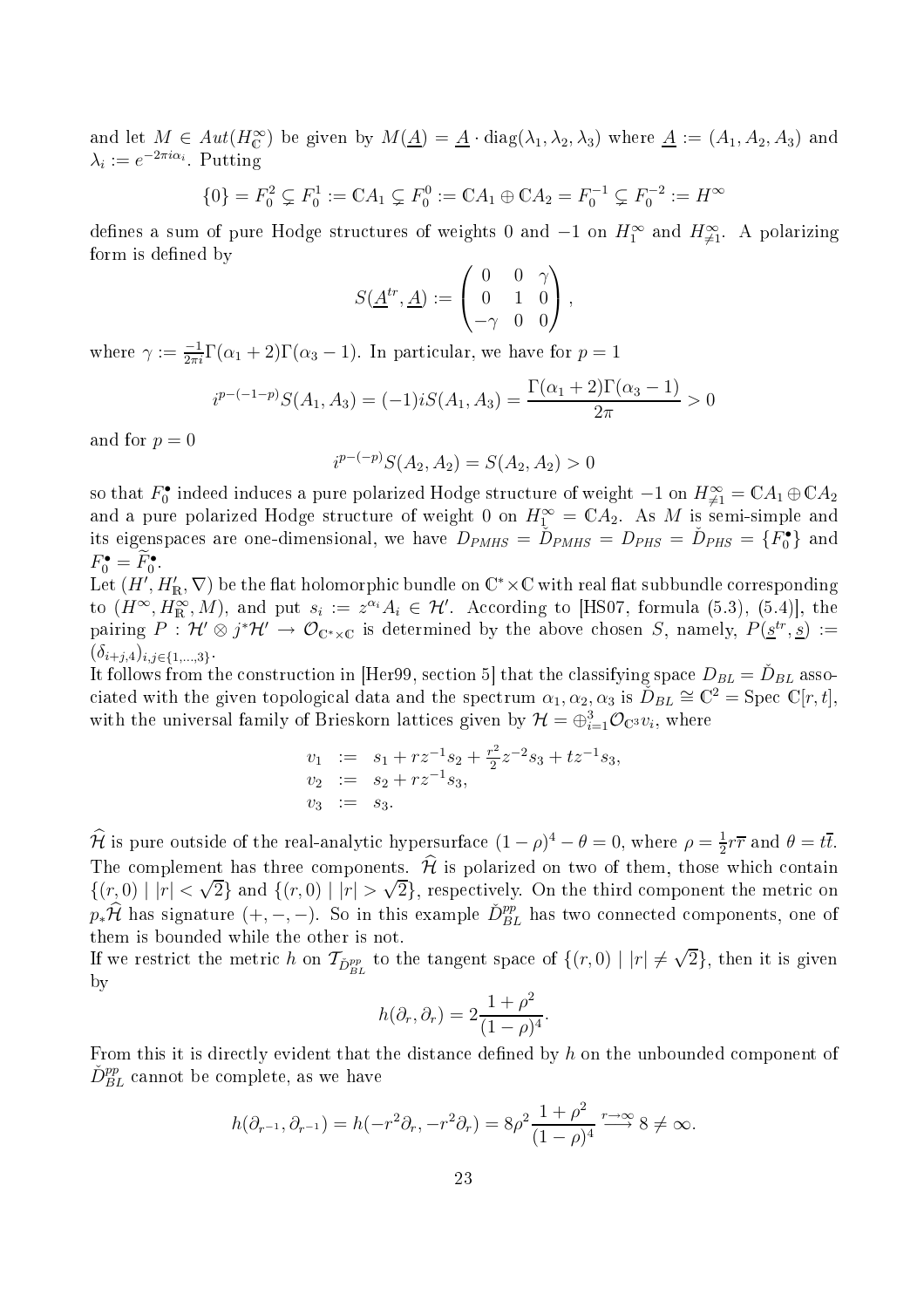Comparing the situation to the one for classifying spaces of Hodge structure (where the distance induced by the Hodge metric on  $D_{PHS}$  is known to be complete due to the homogeneity of  $D_{PHS}$ , it is clear that one needs to have a complete metric space as a possible target for period maps for variations of regular singular TERP-structures. We are able to construct such a  ${\rm space, \, it \, is \, in \, fact \, a \, partial \, compactification \, of \, \check{D}_{BL}^{pp}, \, on \, which \, the \, metric \, can \, be \, extended \, and \, }$ becomes complete. However, this construction presents a number of technical difficulties and is somewhat beyond the s
ope of the present work. We will treat this and related questions in a subsequent paper.

- [CMSP03] James Carlson, Stefan Müller-Stach, and Chris Peters, *Period mappings and pe*riod domains, Cambridge Studies in Advanced Mathematics, vol. 85, Cambridge University Press, Cambridge, 2003.
- [CV91] Sergio Cecotti and Cumrun Vafa, Topological–anti-topological fusion, Nuclear Phys. B 367 (1991), no. 2, 359-461.
- [CV93]  $\qquad \qquad \ldots$ , On classification of  $N = 2$  supersymmetric theories, Comm. Math. Phys. **158** (1993), no. 3, 569–644.
- [Del71] Pierre Deligne, *Travaux de Griffiths.*, Séminaire Bourbaki. Vol. 1969/70: Exposés 364381 (Berlin), Le
ture Notes in Mathemati
s, Vol. 180, no. 376, Springer-Verlag, 1971, pp. 213-237.
- [Dub93] Boris Dubrovin, Geometry and integrability of topological-antitopological fusion, Comm. Math. Phys. **152** (1993), no. 3, 539-564.
- [GS69] Phillip Griffiths and Wilfried Schmid, Locally homogeneous complex manifolds, Acta Math. 123 (1969), 253-302.
- [GS75]  $\qquad \qquad \qquad$ , Recent developments in Hodge theory: a discussion of techniques and results, Discrete subgroups of Lie groups and applicatons to moduli (Internat. Colloq., Bombay, 1973), Oxford Univ. Press, 1975, pp. 31–127.
- [Her99] Claus Hertling, *Classifying spaces for polarized mixed Hodge structures and for* Brieskorn lattices, Compositio Math.  $116$  (1999), no. 1, 1–37.
- [Her02] Frobenius manifolds and moduli spaces for singularities, Cambridge Tracts in Mathemati
s, vol. 151, Cambridge University Press, Cambridge, 2002.
- [Her03] ∴ ⊥\_\_\_\_, tt\* geometry, Frobenius manifolds, their connections, and the construction for singularities, J. Reine Angew. Math.  $555$  (2003), 77-161.
- [HS07] Claus Hertling and Christian Sevenheck, Nilpotent orbits of a generalization of *Hodge structures*, J. Reine Angew. Math.  $609$  (2007), 23-80.